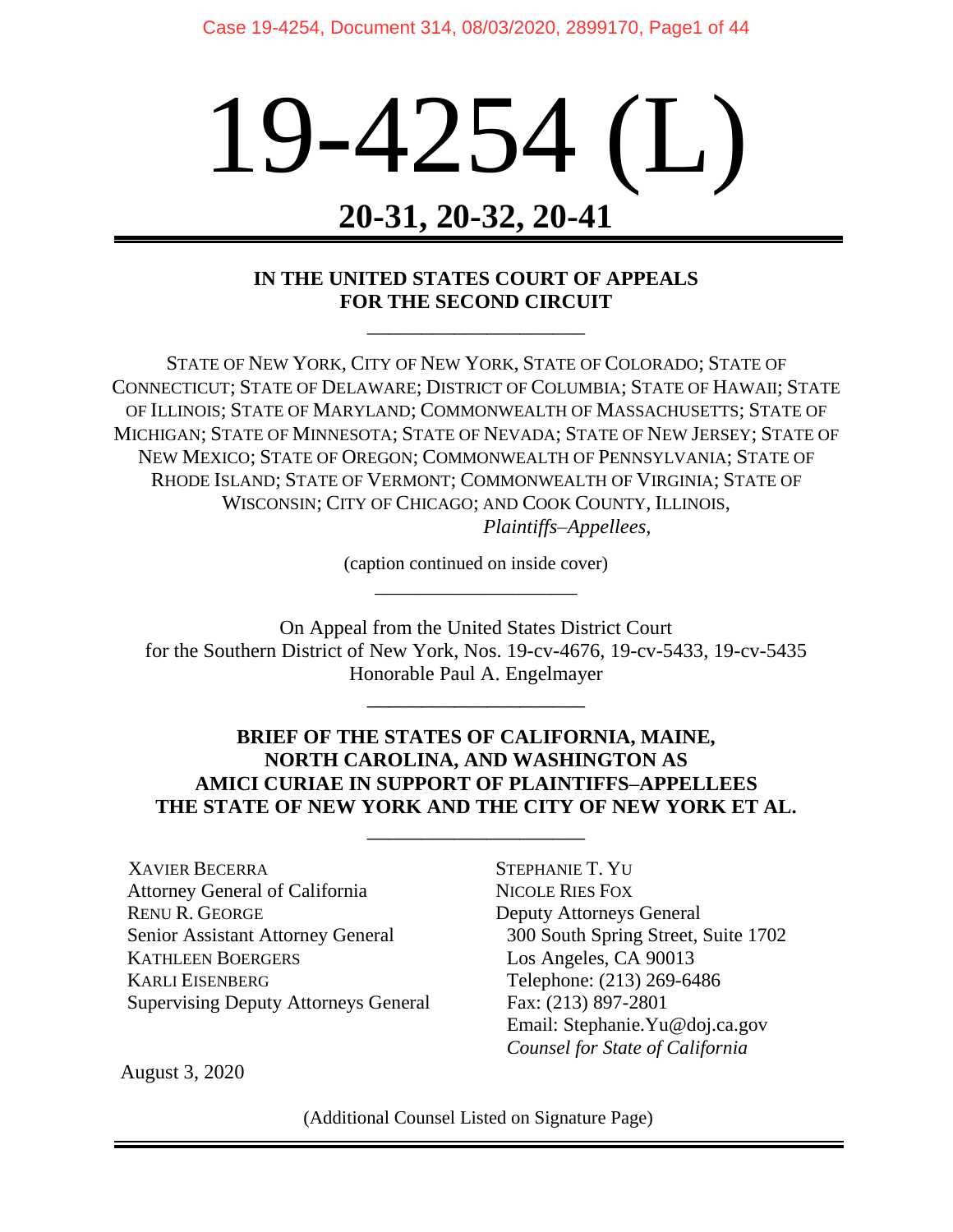PLANNED PARENTHOOD FEDERATION OF AMERICA, INC., PLANNED PARENTHOOD OF NORTHERN NEW ENGLAND, INC., NATIONAL FAMILY PLANNING AND REPRODUCTIVE HEALTH ASSOCIATION, PUBLIC HEALTH SOLUTIONS, INC., *Consolidated-Plaintiffs-Appellees*

v.

### UNITED STATES DEPARTMENT OF HEALTH AND HUMAN SERVICES, ALEX M. AZAR, II, IN HIS OFFICIAL CAPACITY AS SECRETARY OF THE UNITED STATES DEPARTMENT OF HEALTH AND HUMAN SERVICES, UNITED STATES OF AMERICA, *Defendants-Appellants*

DR. REGINA FROST AND CHRISTIAN MEDICAL AND DENTAL ASSOCIATIONS., *Intervenors-Defendants- Appellants*

ROGER T. SEVERINO, IN HIS OFFICIAL CAPACITY AS DIRECTOR, OFFICE FOR CIVIL RIGHTS, UNITED STATES DEPARTMENT OF HEALTH AND HUMAN SERVICES, AND OFFICE FOR CIVIL RIGHTS, UNITED STATES DEPARTMENT OF HEALTH AND HUMAN SERVICES, *Consolidated-Defendants- Appellants*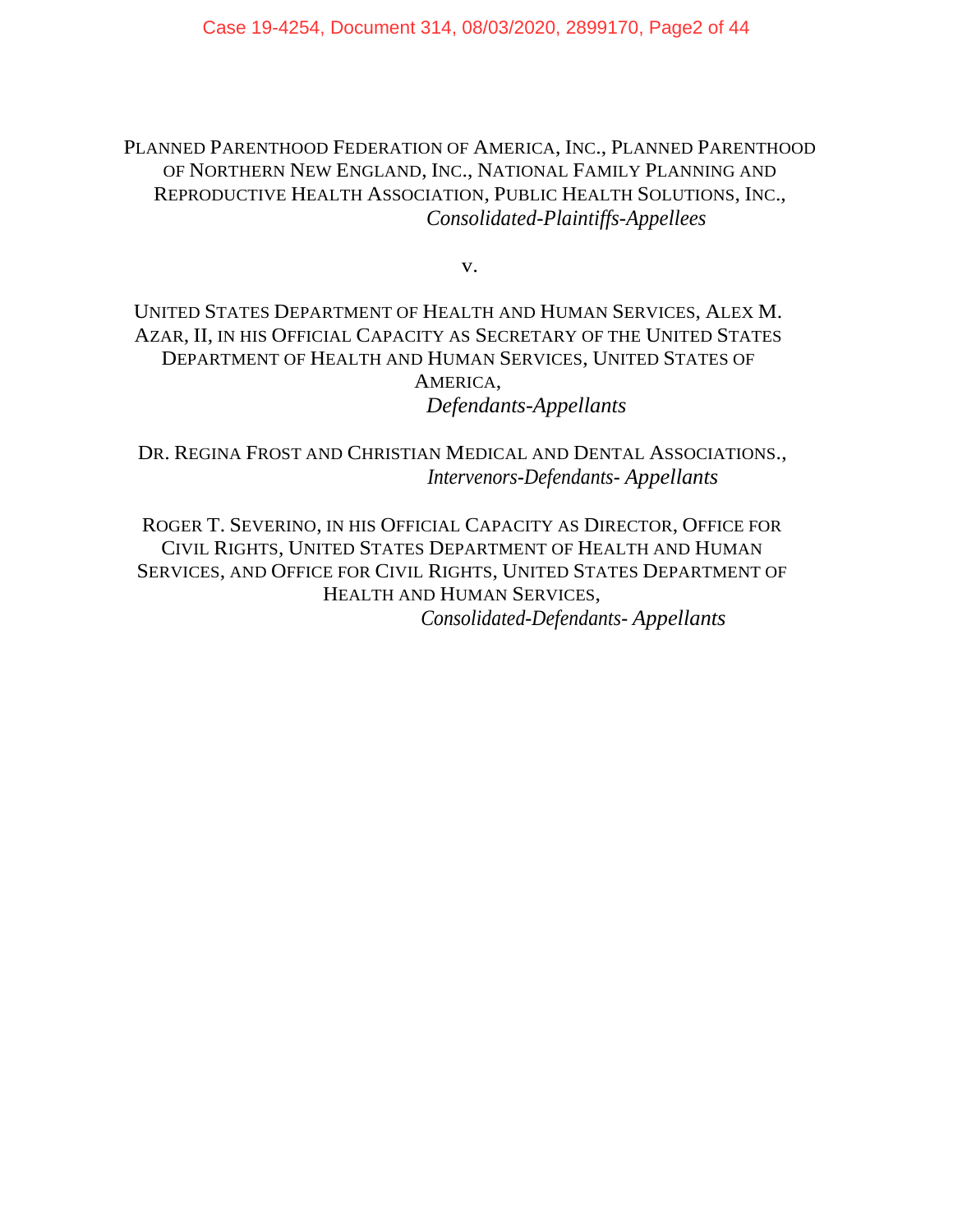# **TABLE OF CONTENTS**

# **Page**

| INTEREST OF AMICI AND SUMMARY OF ARGUMENT  1                                                                   |
|----------------------------------------------------------------------------------------------------------------|
|                                                                                                                |
| I. AMICI STATES HAVE CAREFULLY CRAFTED LAWS AND<br>REGULATIONS THAT RESPECT PROVIDERS' REFUSAL                 |
| II. HHS'S OVERBROAD AND VAGUE RULE UNDERMINES                                                                  |
| 1. The Rule Interferes with State Laws Protecting Patients<br>Seeking Emergency and Medically-Necessary Care 8 |
| 2. The Rule Interferes with State Laws Regulating Medical<br>Professionals, Including Prohibitions on Patient  |
| 3. The Rule Interferes with Principles of Medical Ethics,<br>Including Rules Governing Standard-of-Care and    |
| 4. The Rule Interferes with State Laws Requiring                                                               |
| 5. The Rule Hinders Administration and Enforcement of                                                          |
| 6. The Rule Interferes with State Laws Protecting Access to                                                    |
| III. THE RULE THREATENS CONCRETE HARM TO                                                                       |
|                                                                                                                |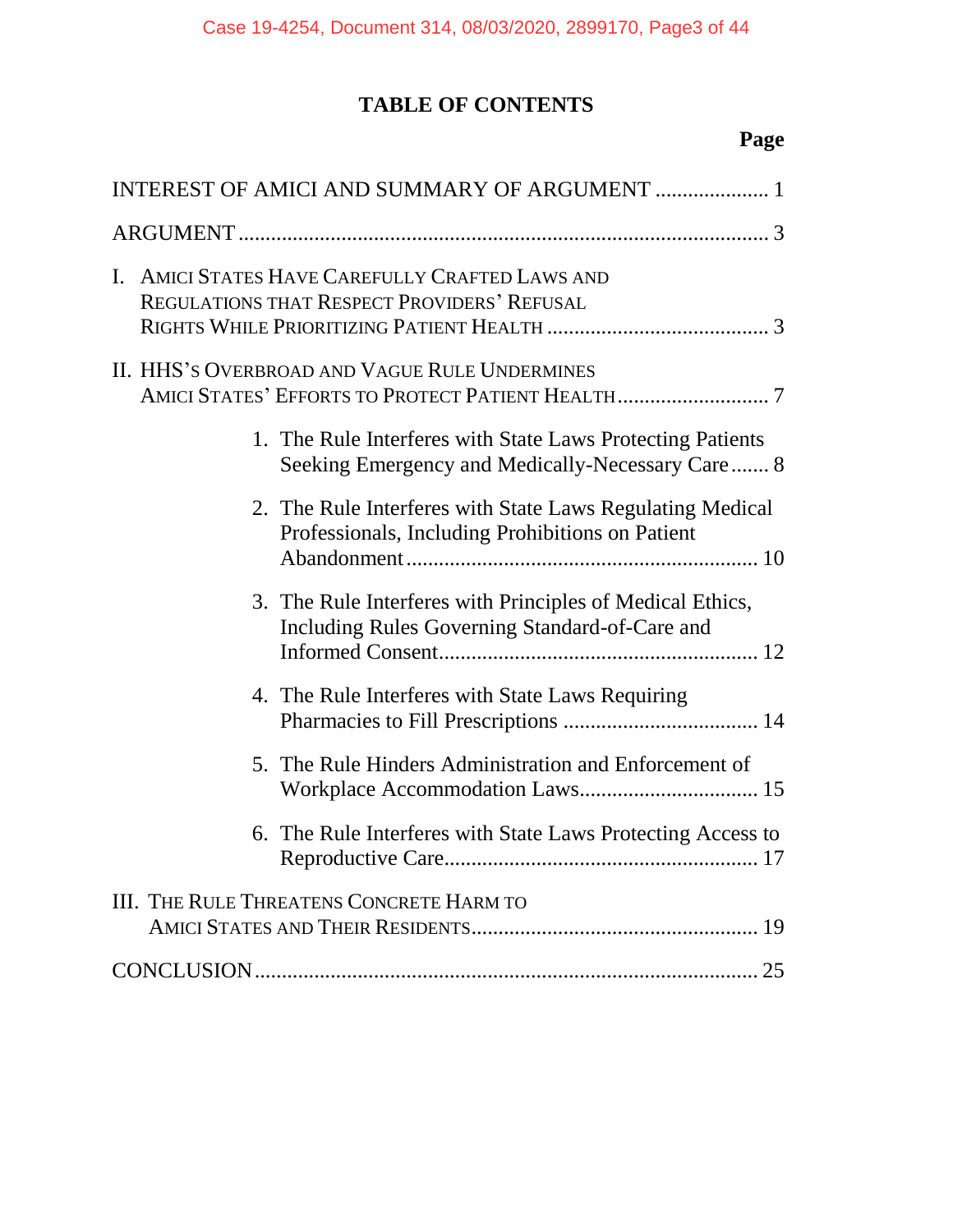# **TABLE OF AUTHORITIES**

| Page<br><b>CASES</b>                                        |
|-------------------------------------------------------------|
| Beattie v. Thomas                                           |
| California et al. v. Azar et al.                            |
| California v. Azar                                          |
| Cty. of Santa Clara v. Trump                                |
| Fortner v Koch                                              |
| Friedman v. So. Calif. Permanente Med. Group                |
| Gerety v. Demers                                            |
| Hongsathavij v. Queen of Angels/Hollywood Presbyterian Med. |
| Logan v. Greenwich Hosp. Ass'n                              |
| Lucas v. Awaad                                              |
| Means v. United States Conference of Catholic Bishops       |
| Miller-McGee v. Washington Hosp. Ctr.                       |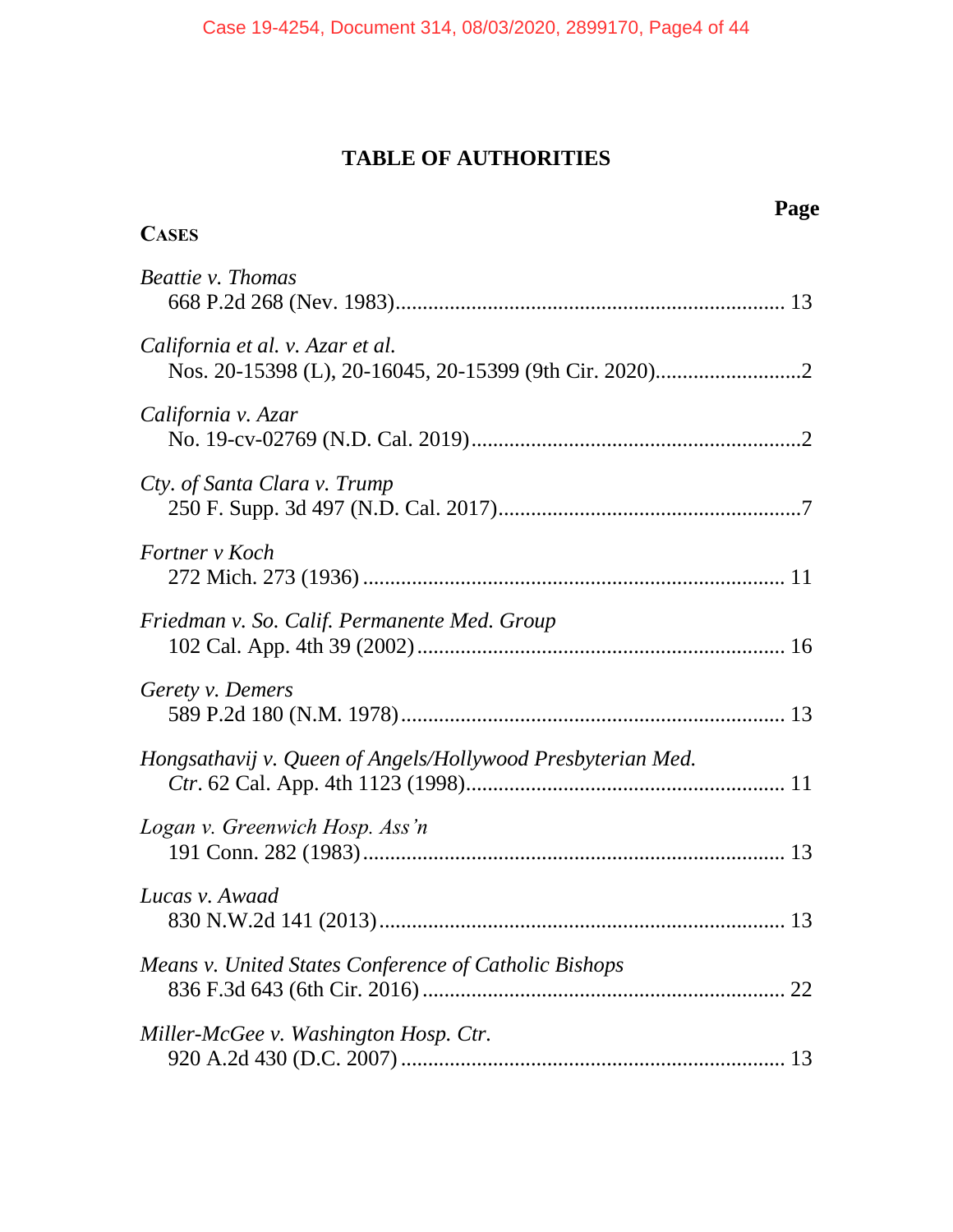| Missionary Guadalupanas of Holy Spirit Inc. v. Rouillard                          |  |
|-----------------------------------------------------------------------------------|--|
| N. Coast Women's Care Med. Group, Inc. v. San Diego Cty.<br><b>Superior Court</b> |  |
| National Federation of Independent Business v. Sebelius                           |  |
| Payton v. Weaver                                                                  |  |
| People v. Davis                                                                   |  |
| Stormans, Inc. v. Selecky                                                         |  |
| Stormans, Inc. v. Wiesman                                                         |  |
| Washington v. Azar et al.                                                         |  |
| Washington v. Azar                                                                |  |
| <b>FEDERAL STATUTES AND REGULATIONS</b>                                           |  |
|                                                                                   |  |
|                                                                                   |  |
|                                                                                   |  |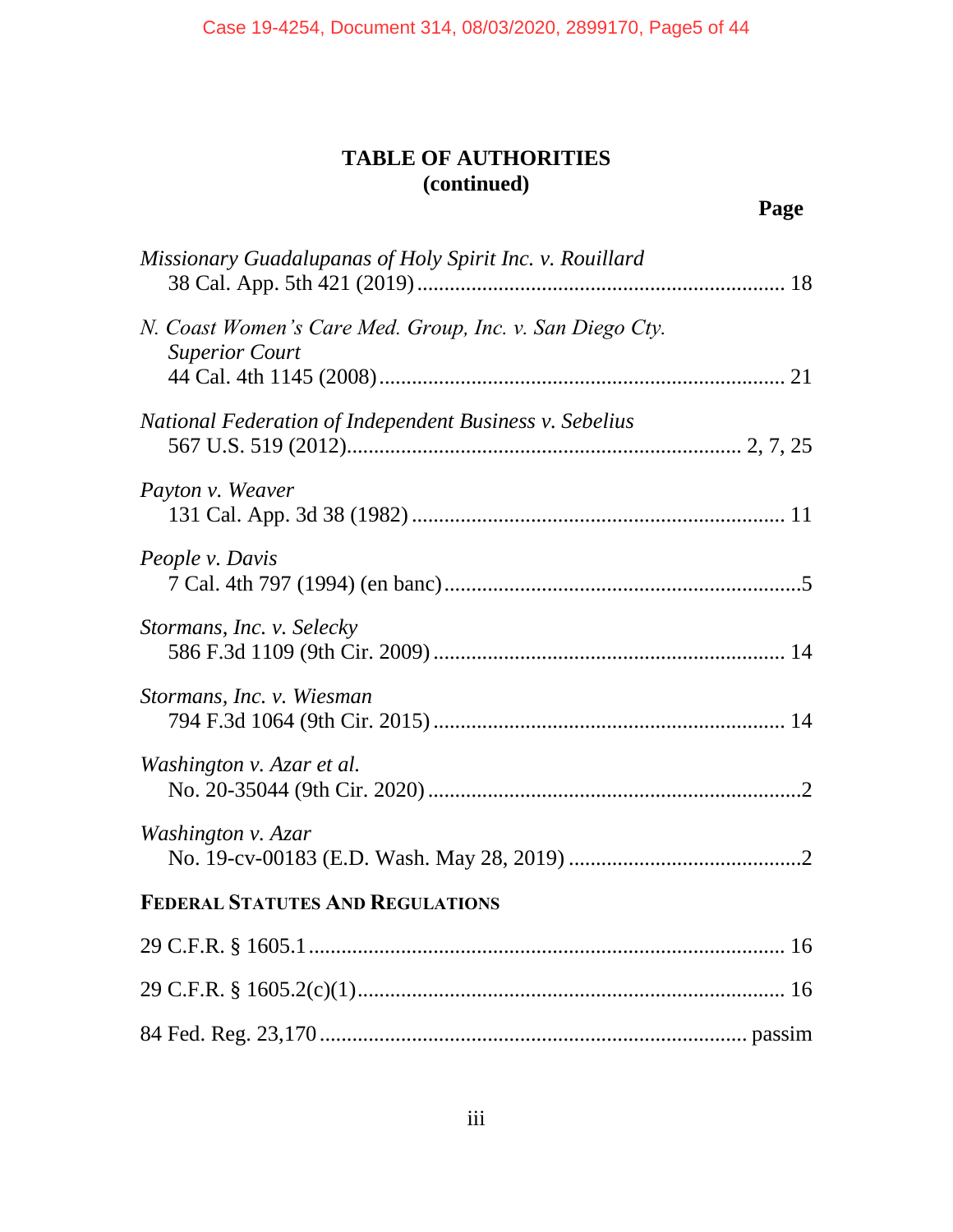## **STATE STATUTES AND REGULATIONS**

## California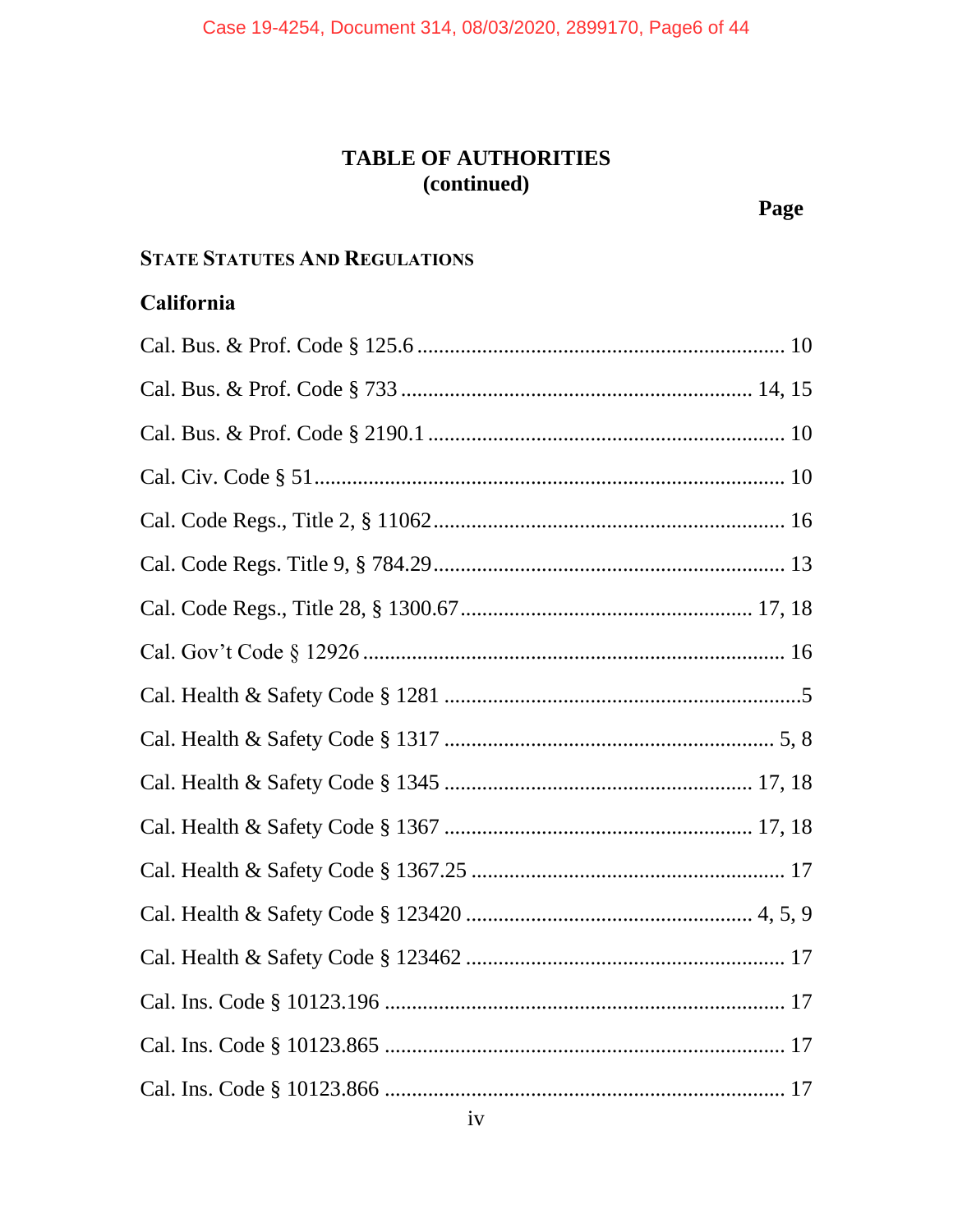| Colorado           |
|--------------------|
|                    |
|                    |
|                    |
|                    |
|                    |
|                    |
|                    |
|                    |
| <b>Connecticut</b> |
|                    |
|                    |
|                    |
|                    |
| <b>Delaware</b>    |
|                    |
|                    |
|                    |
|                    |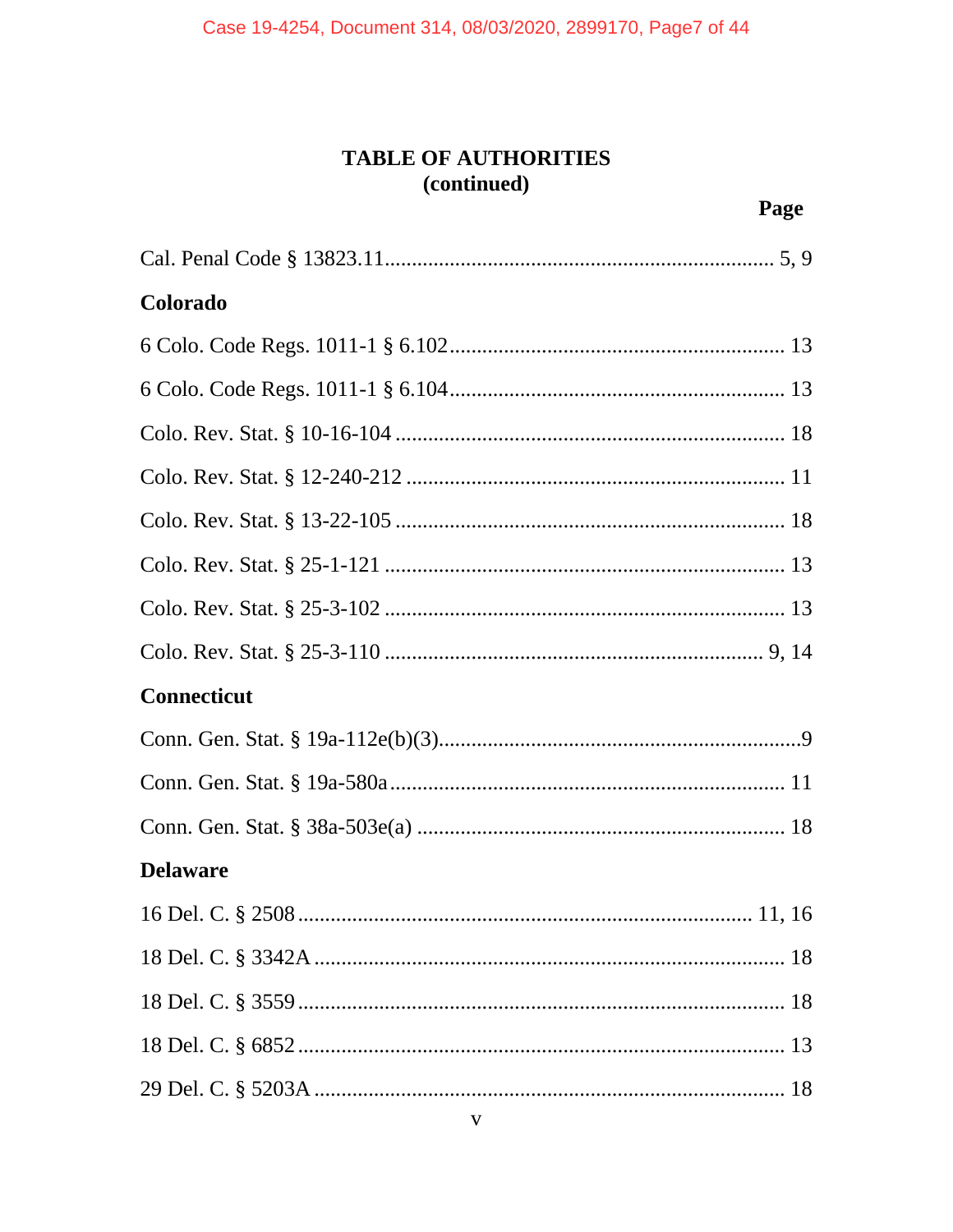| Hawai'i         |
|-----------------|
|                 |
|                 |
|                 |
|                 |
|                 |
| <b>Illinois</b> |
|                 |
|                 |
|                 |
|                 |
|                 |
|                 |
| <b>Maryland</b> |
|                 |
|                 |
|                 |
|                 |
| vi              |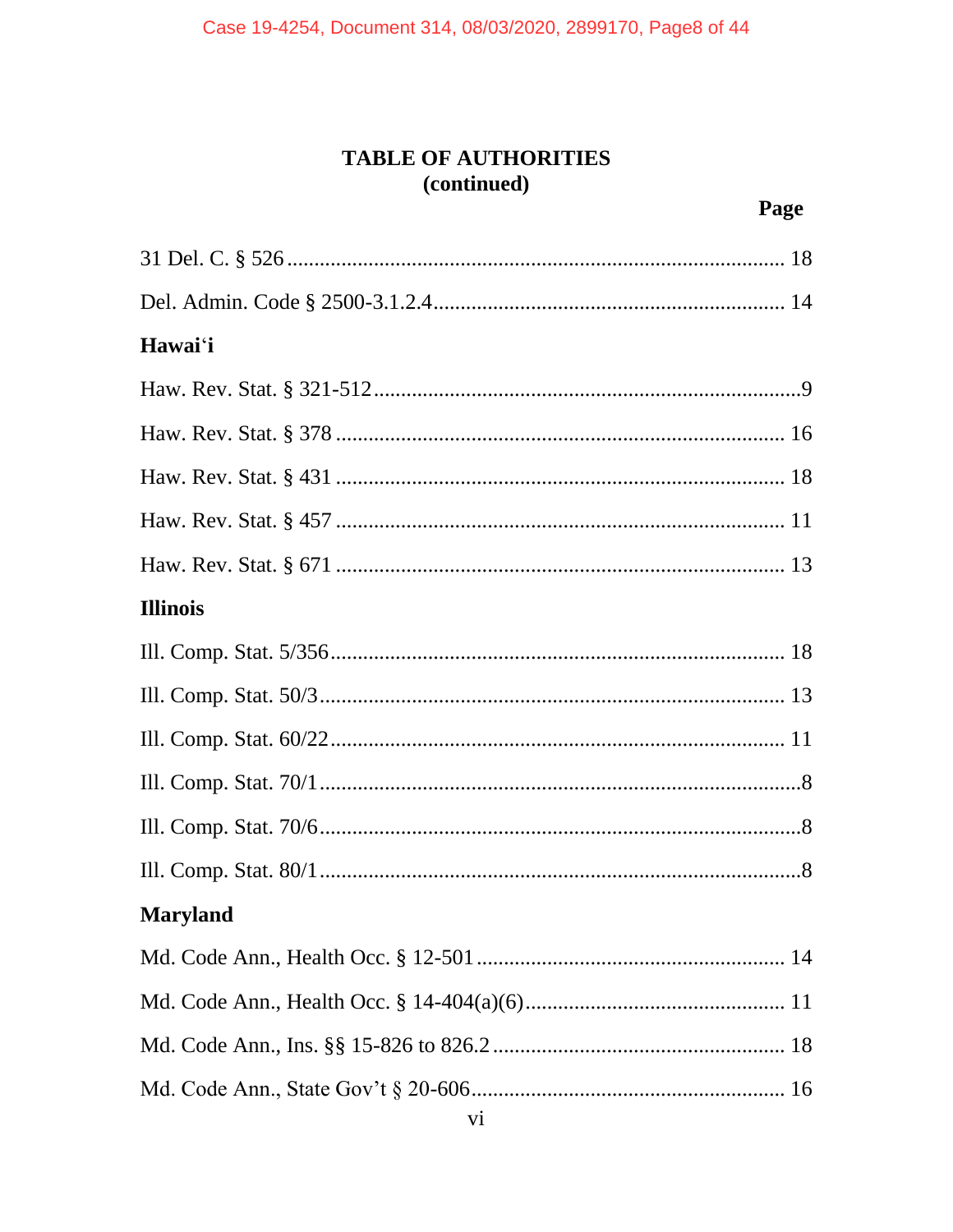# **Massachusetts**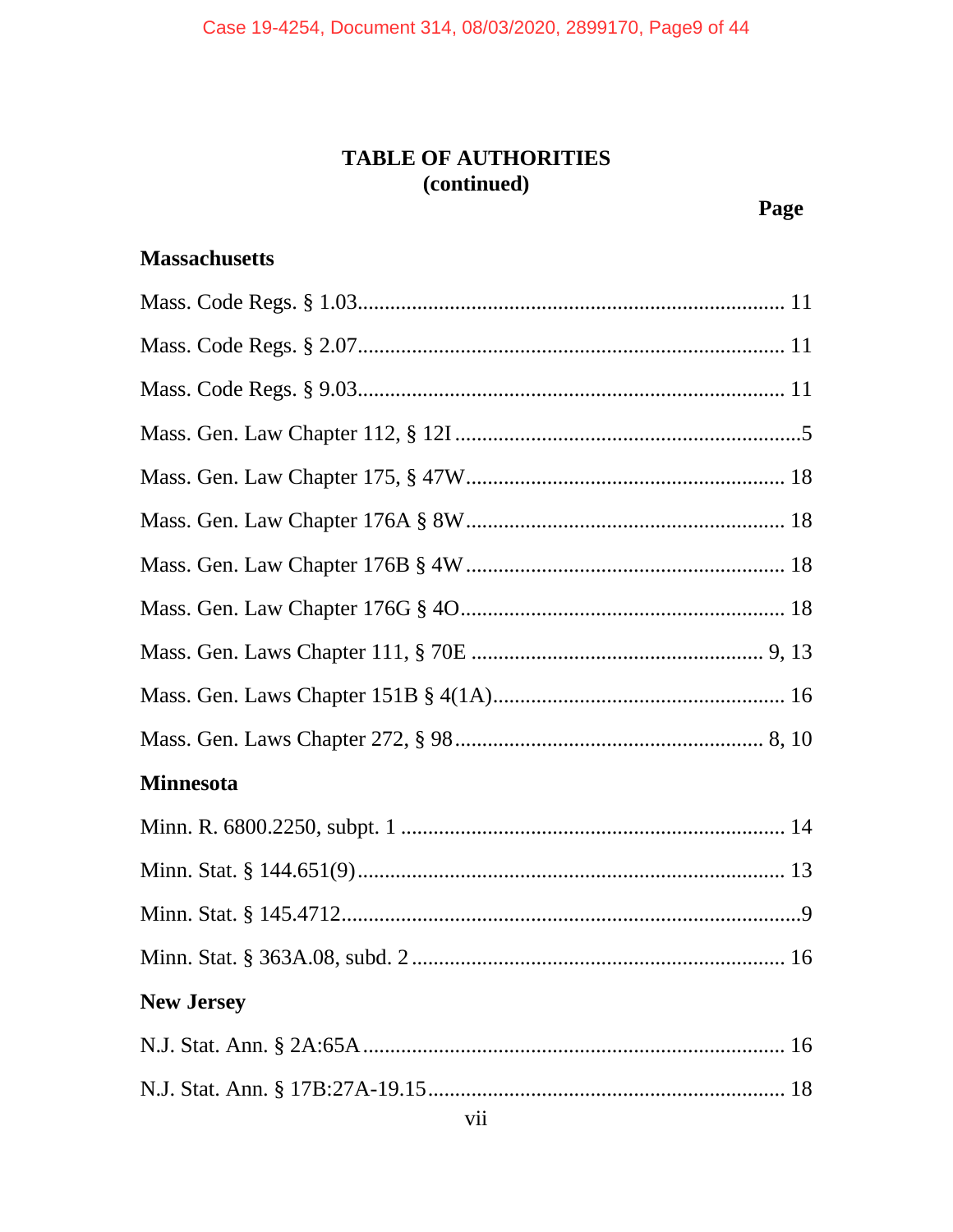| <b>New Mexico</b> |
|-------------------|
|                   |
|                   |
|                   |
| <b>New York</b>   |
|                   |
|                   |
|                   |
|                   |
| <b>Nevada</b>     |
|                   |
|                   |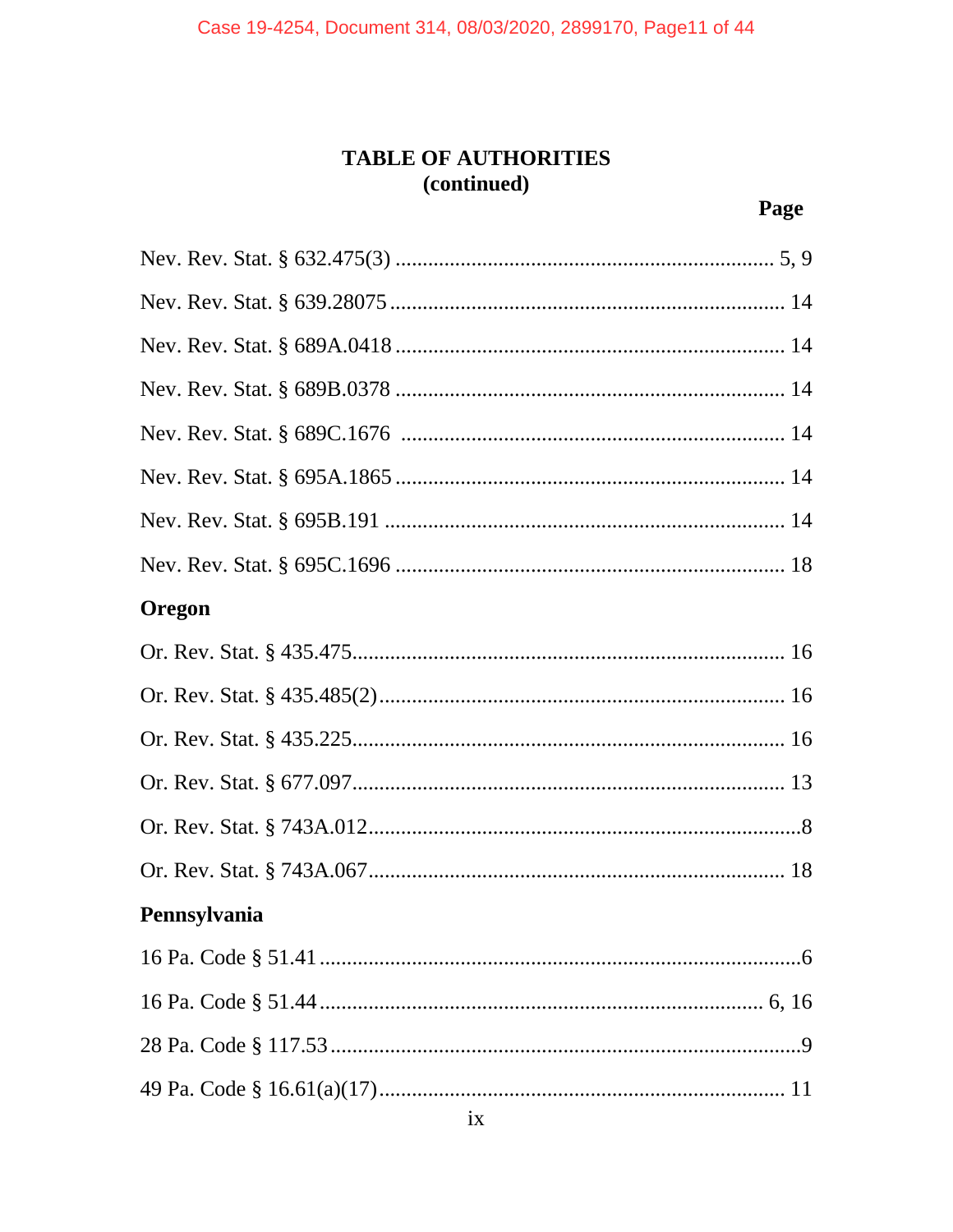| <b>Rhode Island</b> |
|---------------------|
|                     |
|                     |
|                     |
|                     |
|                     |
|                     |
|                     |
|                     |
|                     |
| <b>Vermont</b>      |
|                     |
|                     |
|                     |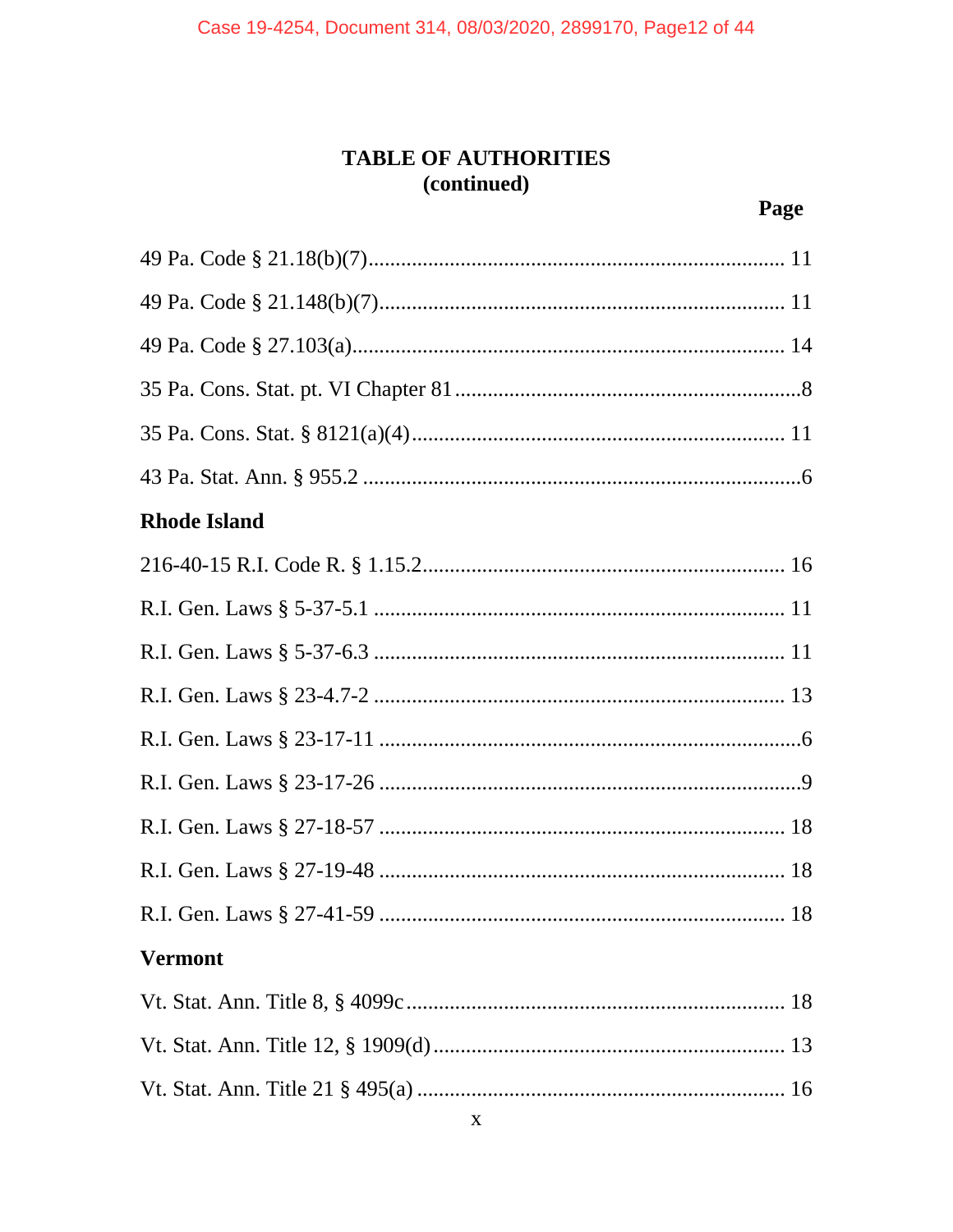| <b>Virginia</b>   |
|-------------------|
|                   |
|                   |
|                   |
|                   |
|                   |
|                   |
|                   |
|                   |
| <b>Washington</b> |
|                   |
|                   |
|                   |
|                   |
|                   |
|                   |
|                   |
|                   |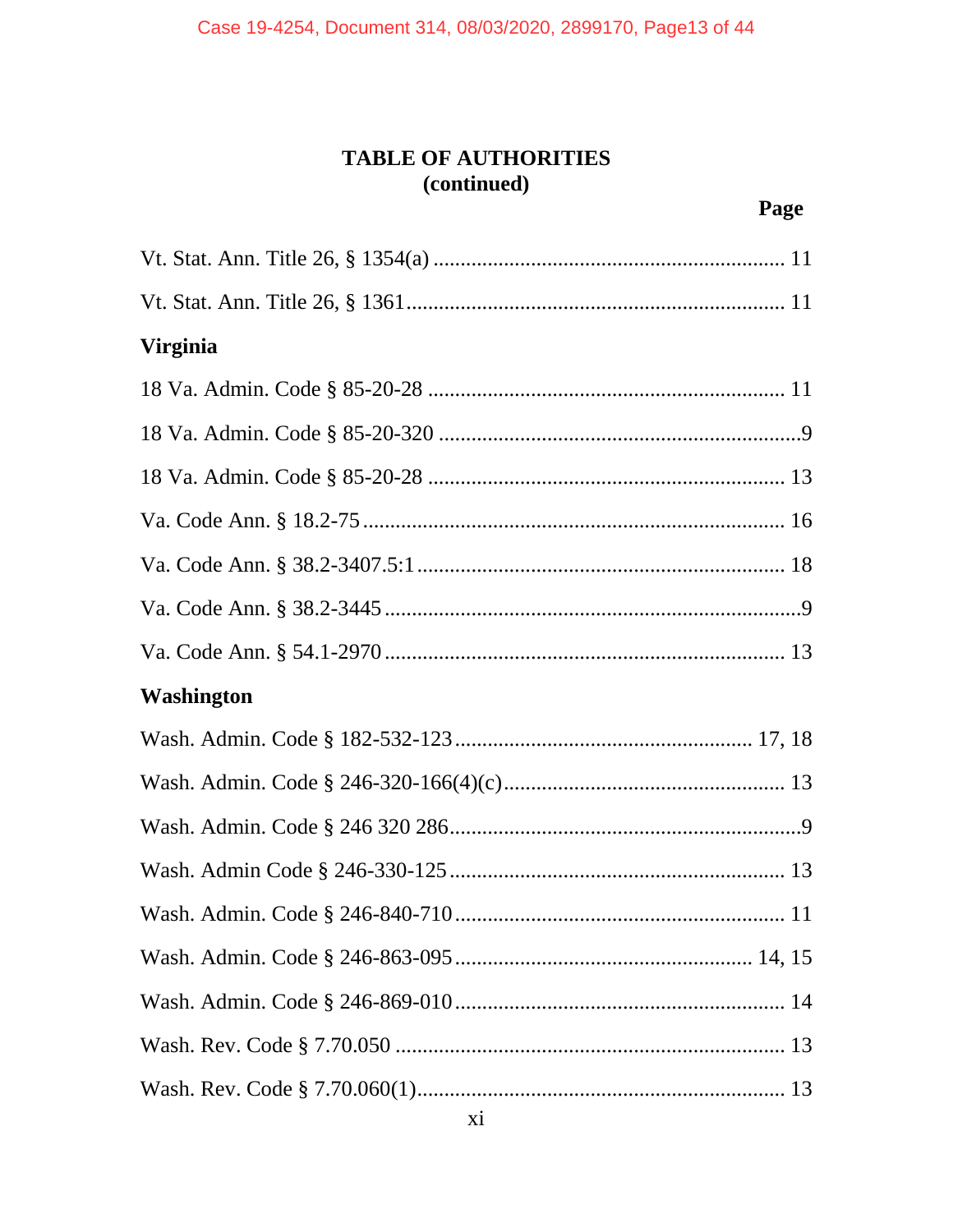| <b>Wisconsin</b>                          |
|-------------------------------------------|
|                                           |
|                                           |
|                                           |
|                                           |
|                                           |
|                                           |
|                                           |
|                                           |
| <b>MUNICIPAL STATUTES AND REGULATIONS</b> |
|                                           |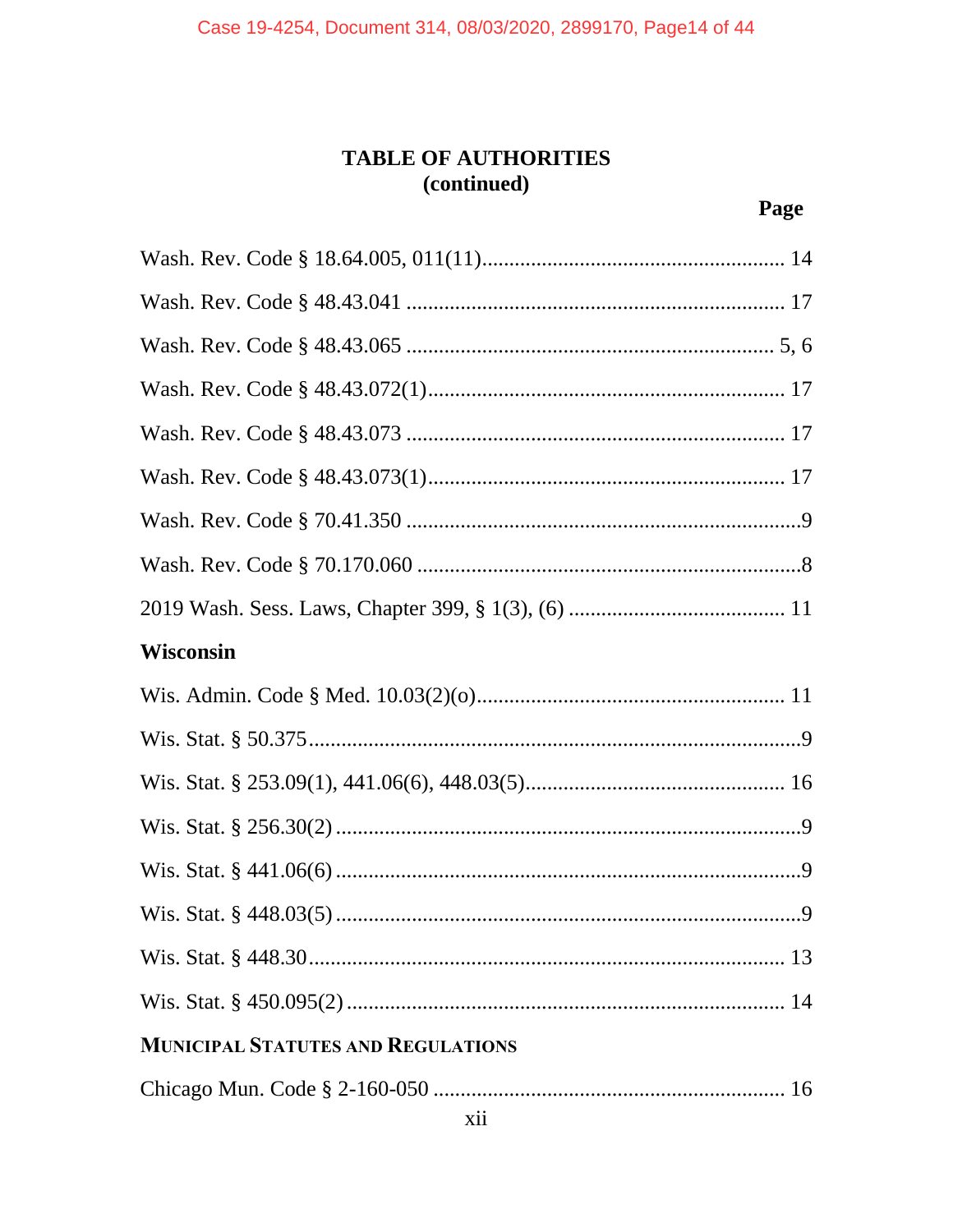| <b>OTHER AUTHORITIES</b>                                                                                                                                                                                                                               |
|--------------------------------------------------------------------------------------------------------------------------------------------------------------------------------------------------------------------------------------------------------|
| American College of Obstetricians and Gynecologists, Code of<br>Professional Ethics (2018), available at<br>https://www.acog.org/-<br>/media/project/acog/acogorg/files/pdfs/acog-policies/code-<br>of-professional-ethics-of-the-american-college-of- |
| American Medical Association, AMA Code of Medical Ethics<br>(2016), available at https://www.ama-assn.org/delivering-                                                                                                                                  |
| Olivia Brown et al., Religious Exemptions, 20 Geo. J. Gender &                                                                                                                                                                                         |
| Guttmacher Institute, Publicly Supported Family Planning<br>Services in the United States (Oct. 2019),<br>https://www.guttmacher.org/sites/default/files/factsheet/publ                                                                                |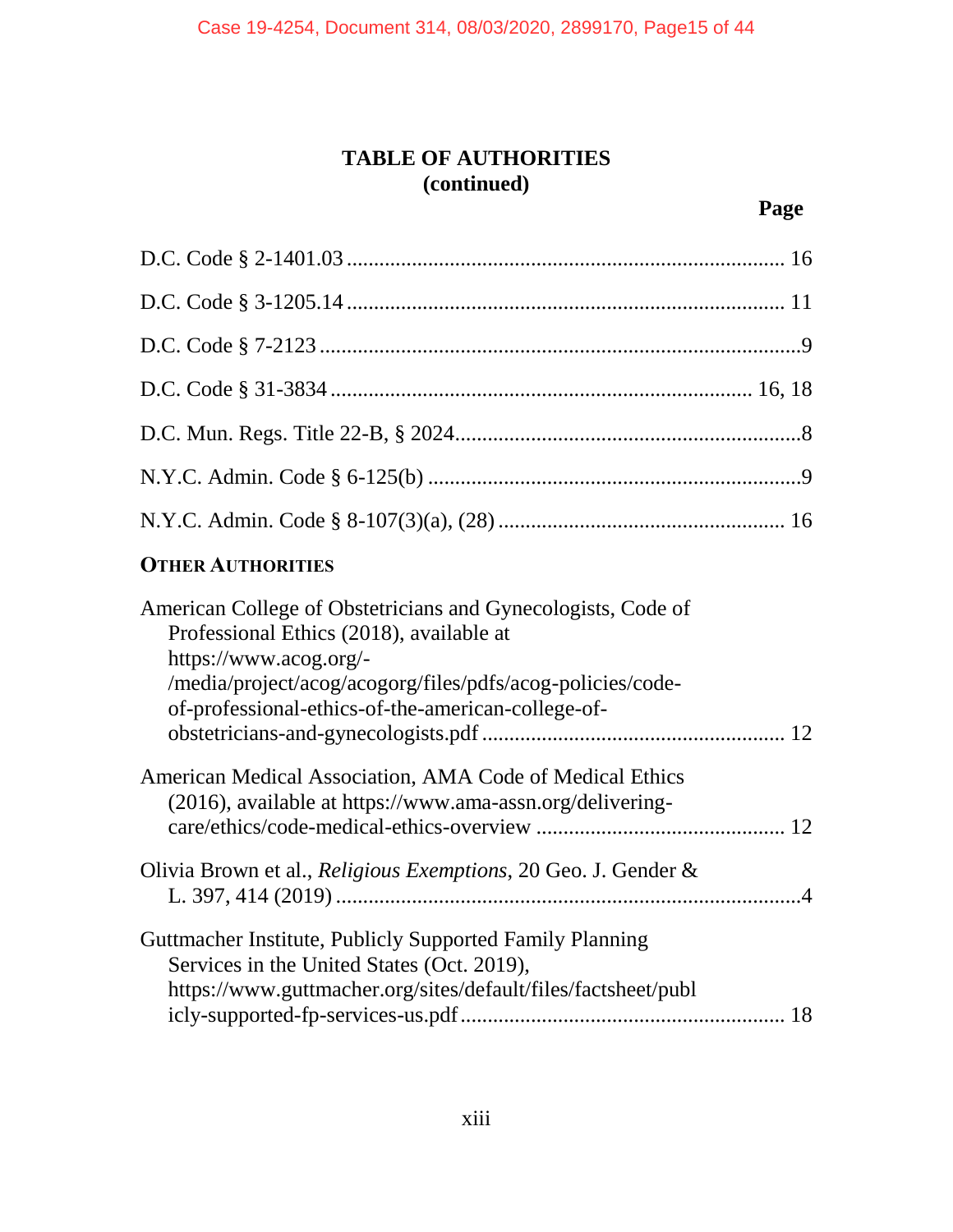# **Page**

| Nat'l Women's L. Ctr., Refusals to Provide Health Care     |    |
|------------------------------------------------------------|----|
| Threaten the Health and Lives of Patients Nationwide       |    |
| (August 2017), available at https://nwlc.org/wp-           |    |
| content/uploads/2017/08/Refusal-to-Provide-Care.pdf        | 23 |
| Douglas Nejaime, Reva B. Siegel, Conscience Wars:          |    |
| Complicity-Based Conscience Claims in Religion and         |    |
|                                                            | .3 |
| Letter from Dir. Roger T. Severino to California Attorney  |    |
| General Xavier Becerra (Jan. 24, 2020), available at       |    |
| https://www.hhs.gov/sites/default/files/ca-notice-of-      |    |
| violation-abortion-insurance-cases-01-24-2020.pdf;         | 24 |
| Letter to U.S. Secretary of Health and Human Services Alex |    |
| Azar (Mar. 27, 2018), available at                         |    |
| https://www.hrw.org/news/2018/03/27/human-rights-watch-    |    |
| letter-us-secretary-health-and-human-services-alex-azar    | 20 |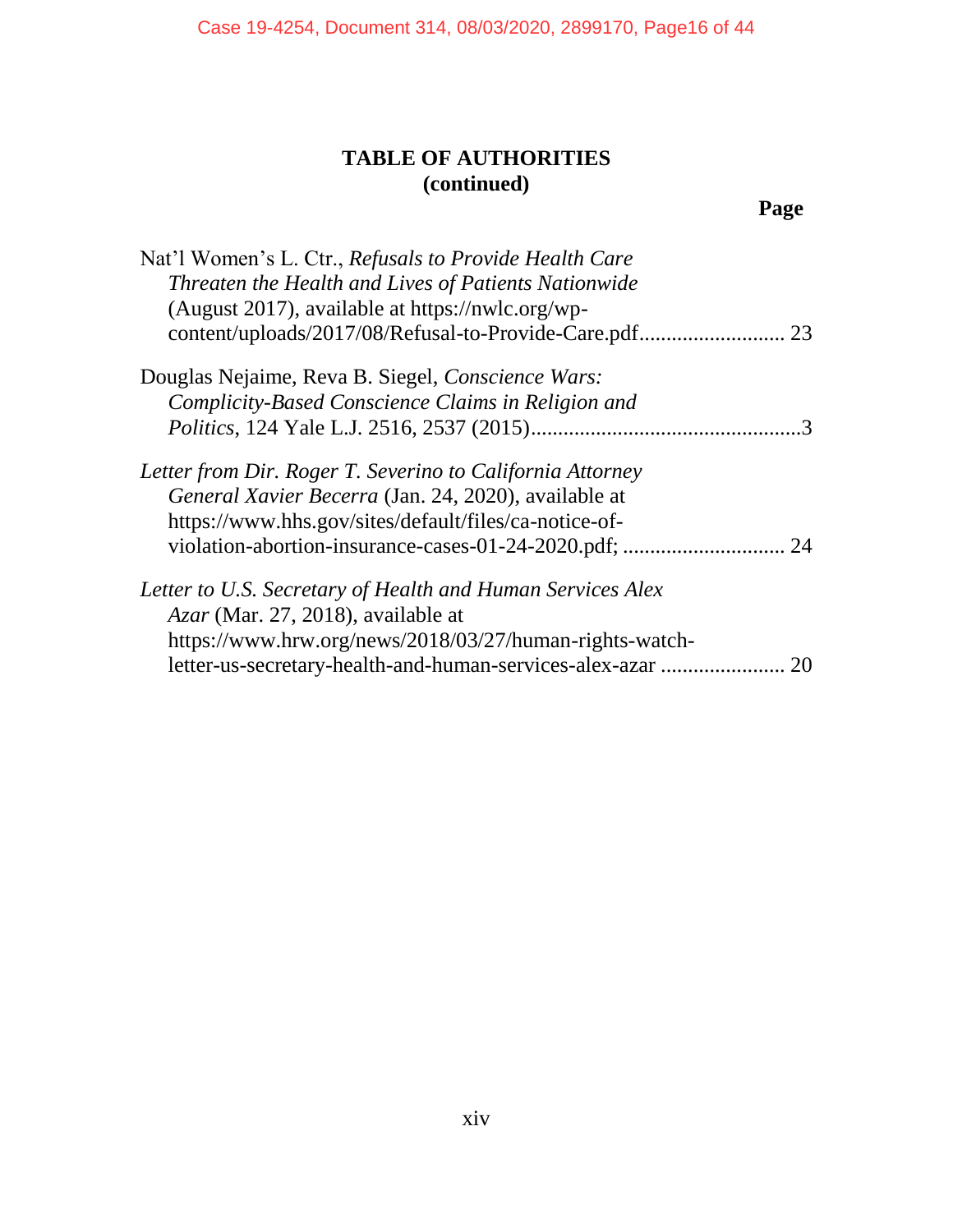#### **INTEREST OF AMICI AND SUMMARY OF ARGUMENT**

Pursuant to Federal Rule of Appellate Procedure 29(a)(2), the States of California, Maine, North Carolina, and Washington (Amici States) submit this brief in support of Plaintiffs-Appellees.

Amici States take seriously their duty to protect their residents' health and welfare through their traditional police powers, including by promoting and safeguarding access to affordable healthcare while respecting the religious beliefs of their residents. To that end, Amici States have carefully tailored their laws and regulations to protect access to healthcare while respecting providers' right to lodge so-called "conscience" objections. Amici States have also worked to ensure that their provider refusal laws are consistent with the numerous federal conscience provisions Congress has enacted. Thus, Amici States have a special interest in ensuring that the U.S. Department of Health and Human Services (HHS) adopts regulations that are consistent with those federal provisions. In adopting the rule at issue here, "Protecting Statutory Conscience Rights in Health Care; Delegations of Authority," 84 Fed. Reg. 23,170 (May 21, 2019) (the Rule), HHS has fundamentally altered their requirements, to Amici States' great detriment.

HHS's new regulation creates a singular, comprehensive exemption to the performance of any healthcare-related service by even the most marginally involved individual or entity. Moreover, it permits a provider to object not just for

1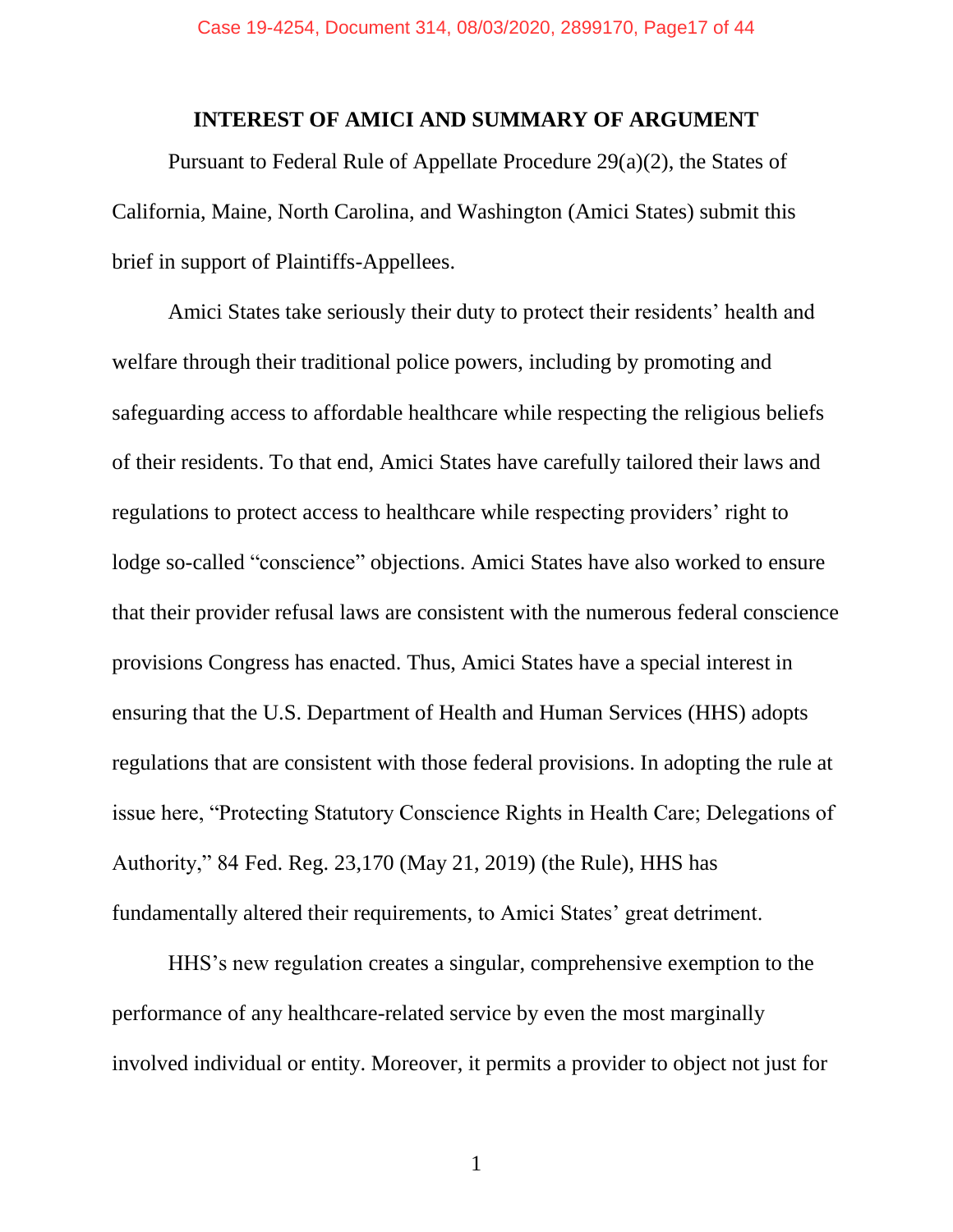#### Case 19-4254, Document 314, 08/03/2020, 2899170, Page18 of 44

religious reasons, but for "moral, ethical, or other" reasons as well. *See* 84 Fed. Reg. at 23,263 (to be codified at 45 C.F.R. § 88.1). The Rule backs up this expanded exemption with draconian penalties. It threatens to withdraw billions of dollars that currently fund public services in the country's most populous states and localities without regard to those states' own "intricate statutory and administrative regimes." *National Federation of Independent Business v. Sebelius* (*NFIB*), 567 U.S. 519, 581 (2012). For Amici States alone, the Rule puts at risk over \$100 billion in federal funds. <sup>1</sup> The Rule, quite simply, puts a "gun to the head" of Amici States, and many others. *Id.*

As Plaintiffs-Appellees explain, the district court correctly concluded that HHS's new regulation exceeds the agency's authority, is arbitrary and capricious, and is contrary to federal law and the United States Constitution. Brief for State Plaintiffs-Appellees (State Appellee Br.) 1-4. Amici States write separately to emphasize the severe disruption and financial burdens the Rule threatens. The Rule is not just unlawful, it has real costs: it impedes access to basic healthcare, including reproductive and emergency care; threatens hundreds of billions of

l

<sup>&</sup>lt;sup>1</sup> In light of that significant threat, California and Washington each filed its own lawsuit to challenge the Rule. *See California v. Azar*, No. 19-cv-02769 (N.D. Cal. May 21, 2019); *Washington v. Azar*, No. 19-cv-00183 (E.D. Wash. May 28, 2019). Both prevailed in the district court; the appeals have been consolidated before the Ninth Circuit. *See California et al. v. Azar et al.*, Nos. 20-15398 (L), 20- 16045, 20-15399; *Washington v. Azar et al.*, No. 20-35044.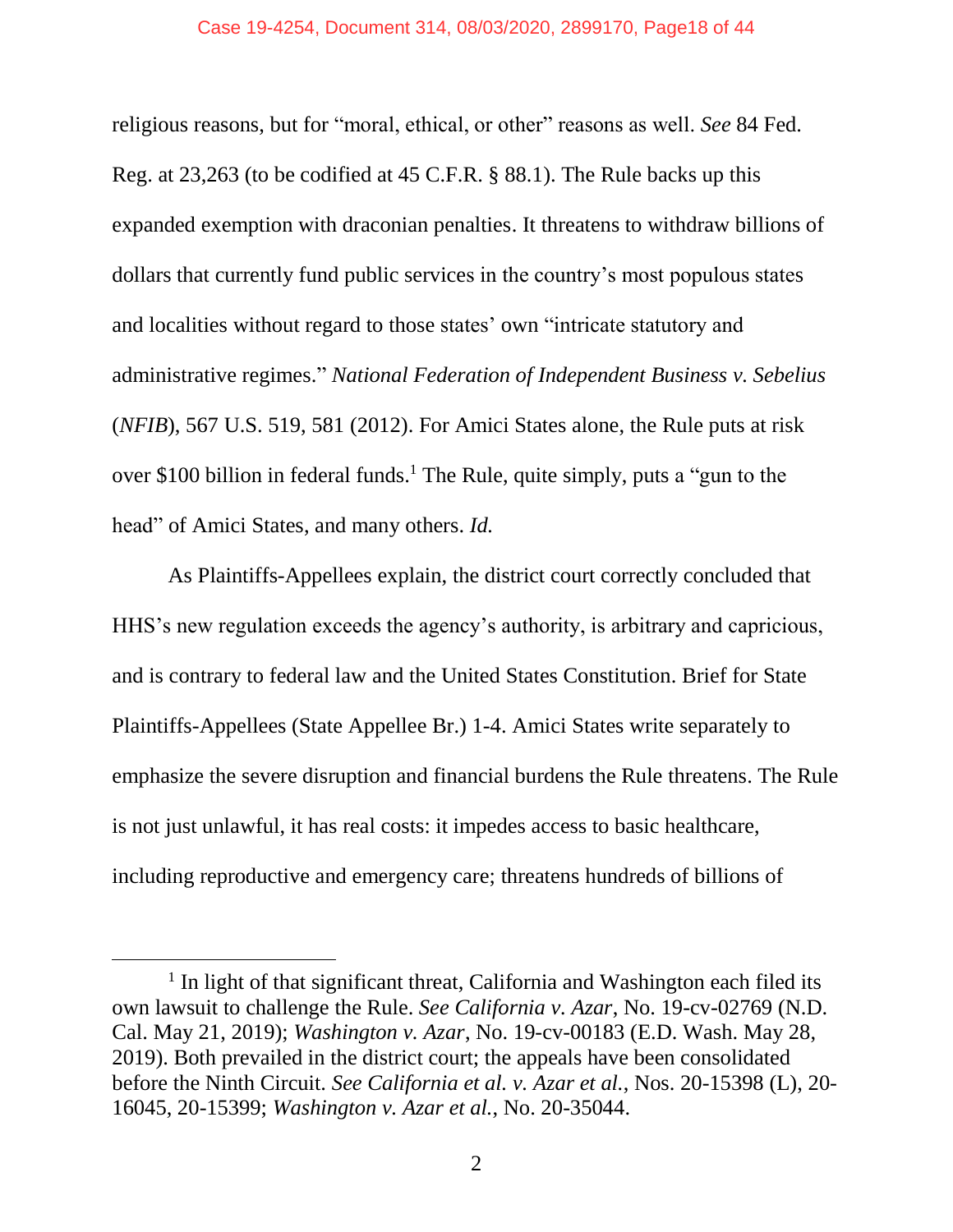dollars in federal funding for healthcare programs and services; and encourages discrimination against vulnerable patient populations, including women, people of color, LGBTQ individuals, and rural and low-income communities.

Amici States urge this Court to affirm the judgment below.

#### **ARGUMENT**

## **I. AMICI STATES HAVE CAREFULLY CRAFTED LAWS AND REGULATIONS THAT RESPECT PROVIDERS' REFUSAL RIGHTS WHILE PRIORITIZING PATIENT HEALTH**

Amici States have devoted significant resources to ensuring their residents' access to healthcare. At the same time, Amici States recognize the importance of protecting providers' refusal rights. So Amici States have tailored their state programs and priorities to meet those interests, while assuring that such objections do not compromise patient care and health. In this respect, Amici States are in agreement with Defendants' Amici; "conscience protections and good healthcare can co-exist," and have done so for decades. *See* Amicus Br. of Ohio and 15 Other States (Ohio Br.) at 11.

Amici States' laws exist alongside federal provisions that have, since the 1970s, accommodated providers' refusal rights. The federal provisions in question here, along with HHS's regulations concerning the same, have consistently been narrowly drawn. They are predominantly limited to objections to abortions and sterilizations by doctors and nurses performing the procedures. *See* Douglas Nejaime & Reva B. Siegel, *Conscience Wars: Complicity-Based Conscience* 

3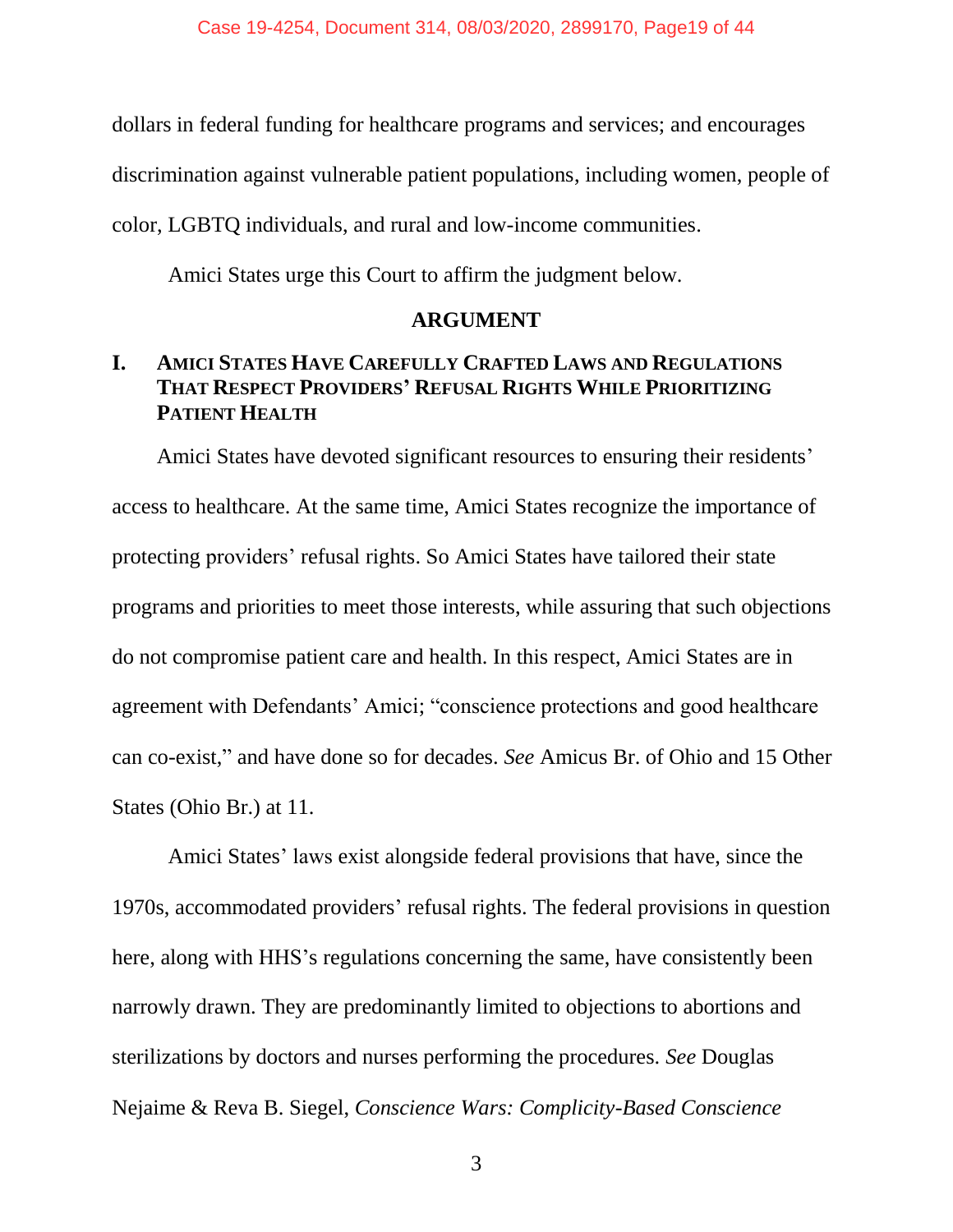*Claims in Religion and Politics*, 124 Yale L.J. 2516, 2537 (2015) (describing the history of the Church Amendments, which were aimed at professionals directly involved in sterilization and abortion); Olivia Brown et al., *Religious Exemptions*, 20 Geo. J. Gender & L. 397, 414 (2019) (discussing the Coats-Snowe and Weldon Amendments, which are limited to objections related to abortions). As the district court recognized, these federal provisions have aimed, in "discrete contexts," to accommodate religious and moral objections to healthcare services provided by recipients of federal funds, without impeding patients' ability to access the care they need. *See* Special Appendix (SA) 4-5.

Amici States' refusal provisions are similarly limited. California's laws, for example, carefully balance providers' right to refuse care based on moral or religious reasons and patients' right to access healthcare. For example, no employer or other person shall require a physician, a registered nurse, a licensed vocational nurse, or any other person employed or with staff privileges at a hospital, facility, or clinic to directly participate in the induction or performance of an abortion "if the employee or other person has filed a written statement with the employer or the hospital, facility, or clinic indicating a moral, ethical, or religious basis for refusal to participate." Cal. Health & Safety Code § 123420(a). However, to safeguard the needs of the patient who may be in urgent need of care and in recognition that emergency medical care is a vital public service, this provision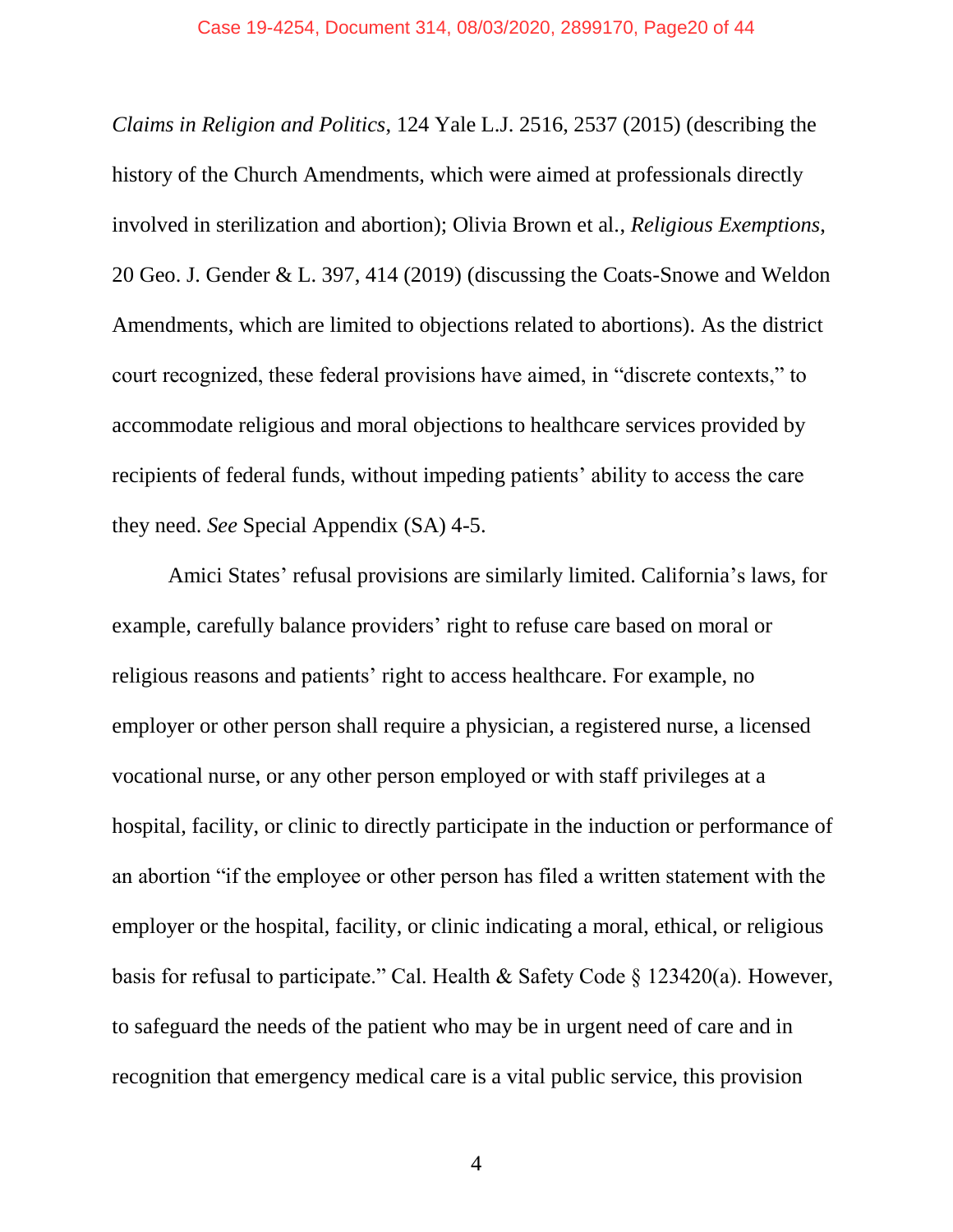#### Case 19-4254, Document 314, 08/03/2020, 2899170, Page21 of 44

does not apply to "medical emergency situations and spontaneous abortions."<sup>2</sup> Cal. Health & Safety Code § 123420(d).<sup>3</sup> Similarly, California law requires that a female survivor of sexual assault be provided with "the option of postcoital contraception by a physician or other health care provider" upon request and at no cost to the victim. Cal. Penal Code § 13823.11. If a hospital is unable to comply, it must have a protocol in place for the immediate referral to a local hospital that complies with these requirements. Cal. Health & Safety Code § 1281.

Other states have adopted similar provisions that allow for conscience objections without compromising patient health. Washington law, for instance, recognizes the "fundamental right to exercise … religious beliefs and conscience," but instructs that the exercise of refusal rights cannot deprive an individual of "coverage" or "timely access to" medical services*.* Wash. Rev. Code § 48.43.065. Other states specify that medical providers can object to performing or assisting in the performance of abortions or sterilizations, but only with advanced notice, in writing. <sup>4</sup> Like California's refusal laws, these laws are designed to balance

l

<sup>2</sup> "Spontaneous abortion is the medical term for miscarriage." *People v. Davis*, 7 Cal. 4th 797, 840 n.14 (1994) (en banc).

<sup>3</sup> *See also* Cal. Health & Safety Code § 1317(a) & (e) (requiring emergency services to a patient at risk of loss of life, or serious injury or illness).

<sup>4</sup> *See, e.g.*, Mass. Gen. Law ch. 112, § 12I (objecting physician or medical staff "shall state in writing an objection to such abortion or sterilization procedure on moral or religious grounds"); Nev. Rev. Stat. § 632.475(3); N.Y. Civ. Rights L.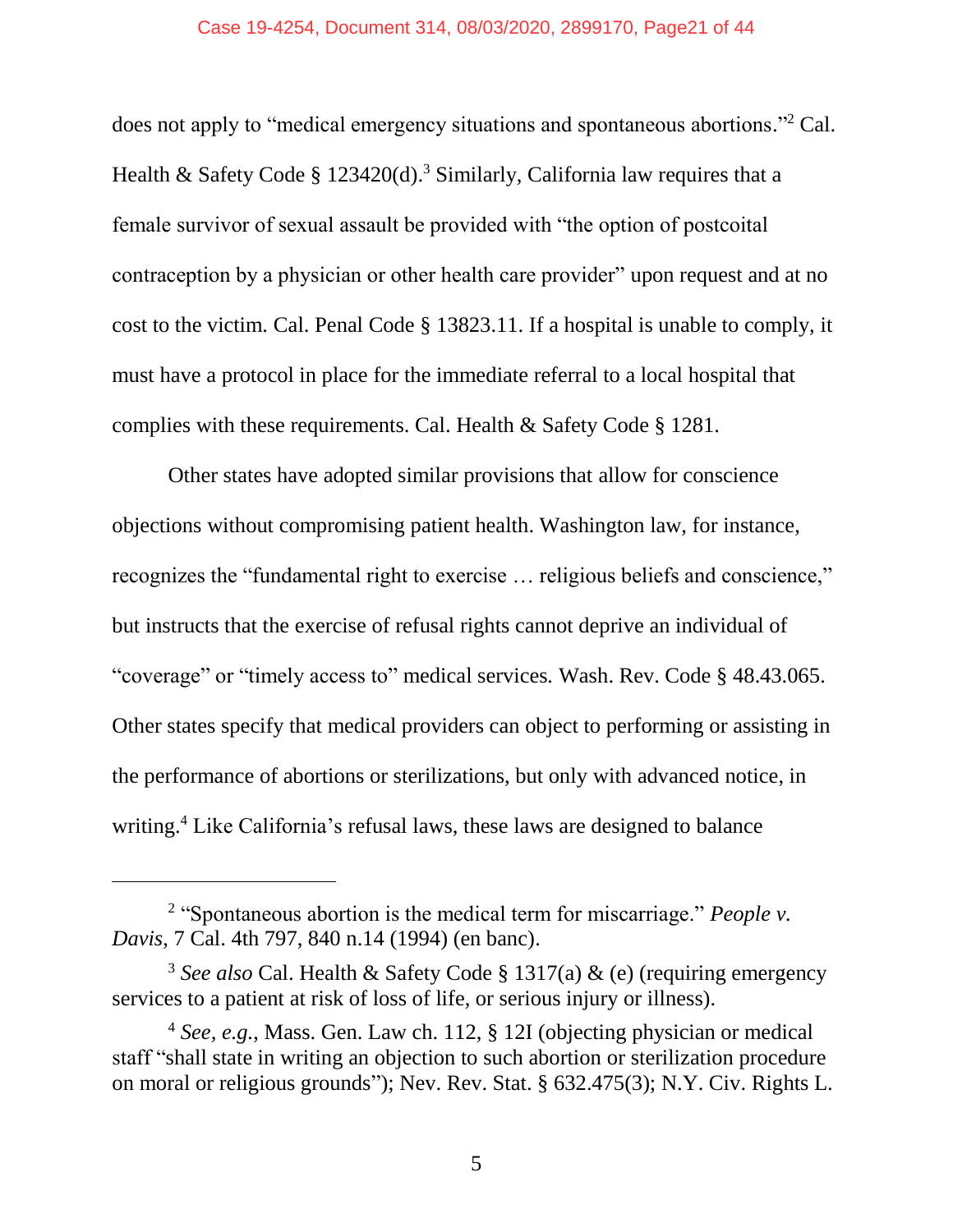#### Case 19-4254, Document 314, 08/03/2020, 2899170, Page22 of 44

protections for objectors with the legal and ethical obligation to preserve patient access to health care services.

The Rule, by contrast, contains no similar protections for patient health. Instead, the Rule elevates the interests of objectors over patients, and effectively requires states to forego their tailored provisions for the regime that the Rule demands. As a result, the Rule "upend[s] the legal status quo with respect to the circumstances and manner in which conscience objections must be accommodated," which has the potential to "shape the primary conduct of participants throughout the health care industry." SA 32.

Defendants' Amici disagree. They contend that the mere existence of "broad" refusal provisions, including in Plaintiff and Amici States, undermines any claim to disruptive effects from the Rule. Ohio Br. 9-10, 12. But those refusal provisions are nothing like the ones the Rule mandates. For example, Washington's law (Ohio Br. 9) preserves conscience objections, while also ensuring the rights of patients to access "timely" healthcare as well. Wash. Rev. Code § 48.43.065. Similarly, Maryland law (Ohio Br. 9-10) creates liability for any healthcare provider or hospital whose refusal or failure to refer a patient results in "death or serious physical or long-lasting injury to the patient" and was "otherwise

 $\overline{a}$ 

<sup>§</sup> 79-I; 43 Pa. Stat. Ann. § 955.2; 16 Pa. Code §§ 51.41–51.44; R.I. Gen. Laws § 23-17-11.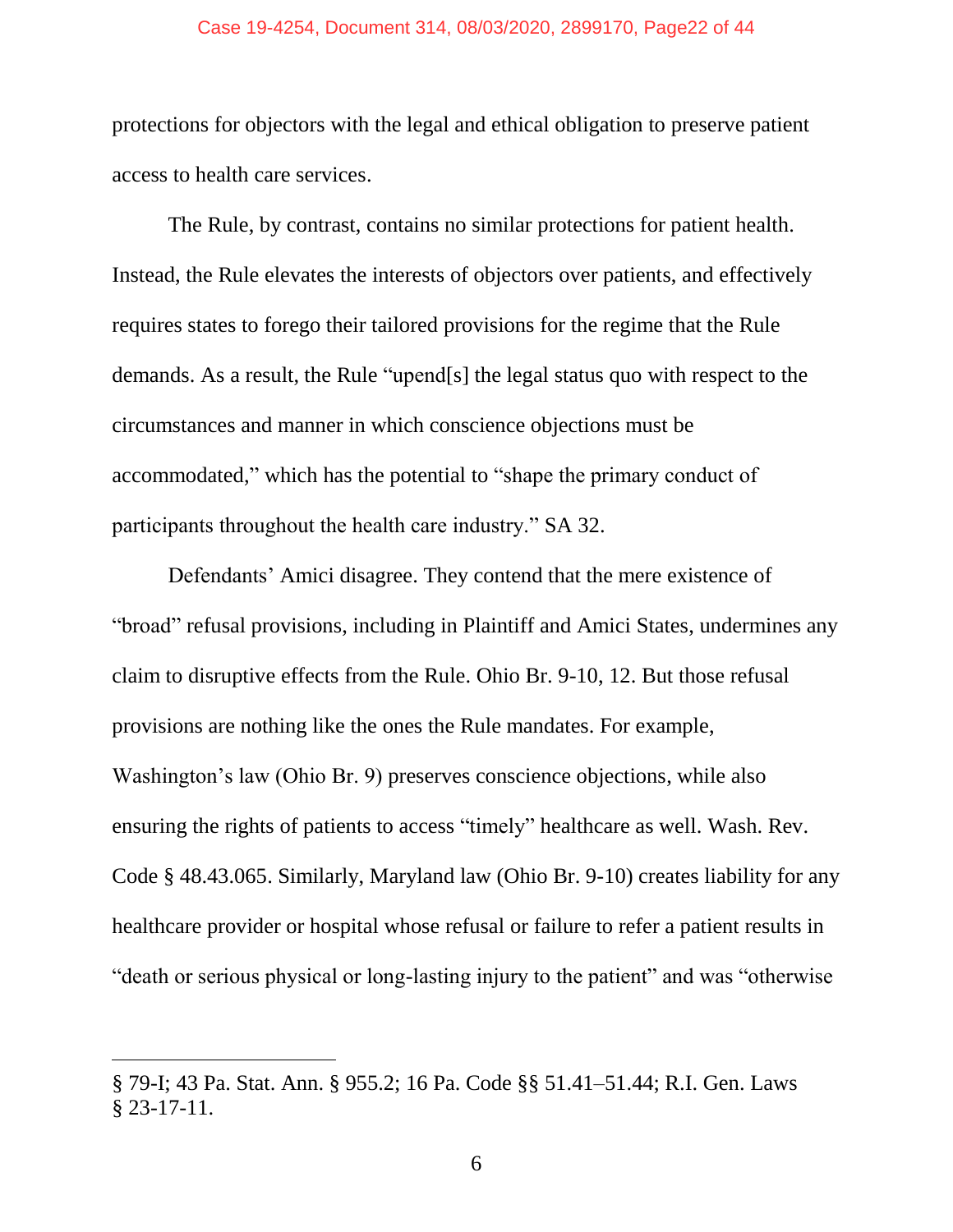#### Case 19-4254, Document 314, 08/03/2020, 2899170, Page23 of 44

contrary to the standards of medical care." Md. Code Ann., Health-Gen § 20- 214(d). And New York law (Ohio Br. 9) allows a provider to refuse to perform or assist in performing an abortion, but requires notification to the employer in a "prior written refusal." N.Y. Civ. Rights § 79-I. While HHS's prior application of federal law left room for similar protections, the Rule does not. As explained below, the Rule does not merely implement existing conscience refusal provisions. Rather, it upsets Amici States' efforts to safeguard patient health in favor of a regime that does not consider patients at all.

## **II. HHS'S OVERBROAD AND VAGUE RULE UNDERMINES AMICI STATES' EFFORTS TO PROTECT PATIENT HEALTH**

As the district court found, the Rule's expansive scope is "highly consequential," imposing "heretofore unrecognized duties on funding recipients in connection with objections to medical procedures." SA 50, 61. The Rule imposes a number of "costs and burdens" that would force Amici States to choose between enforcing their state laws that safeguard patient health, or losing billions of dollars in federal funding. *See id.*; *see also NFIB*, 567 U.S. at 581–82 (threatened loss of federal funding that left states no real option but to acquiesce constituted "economic dragooning"); *Cty. of Santa Clara v. Trump*, 250 F. Supp. 3d 497, 533 (N.D. Cal. 2017) (the federal government cannot use its spending power to compel states and local jurisdictions to adopt specific policies).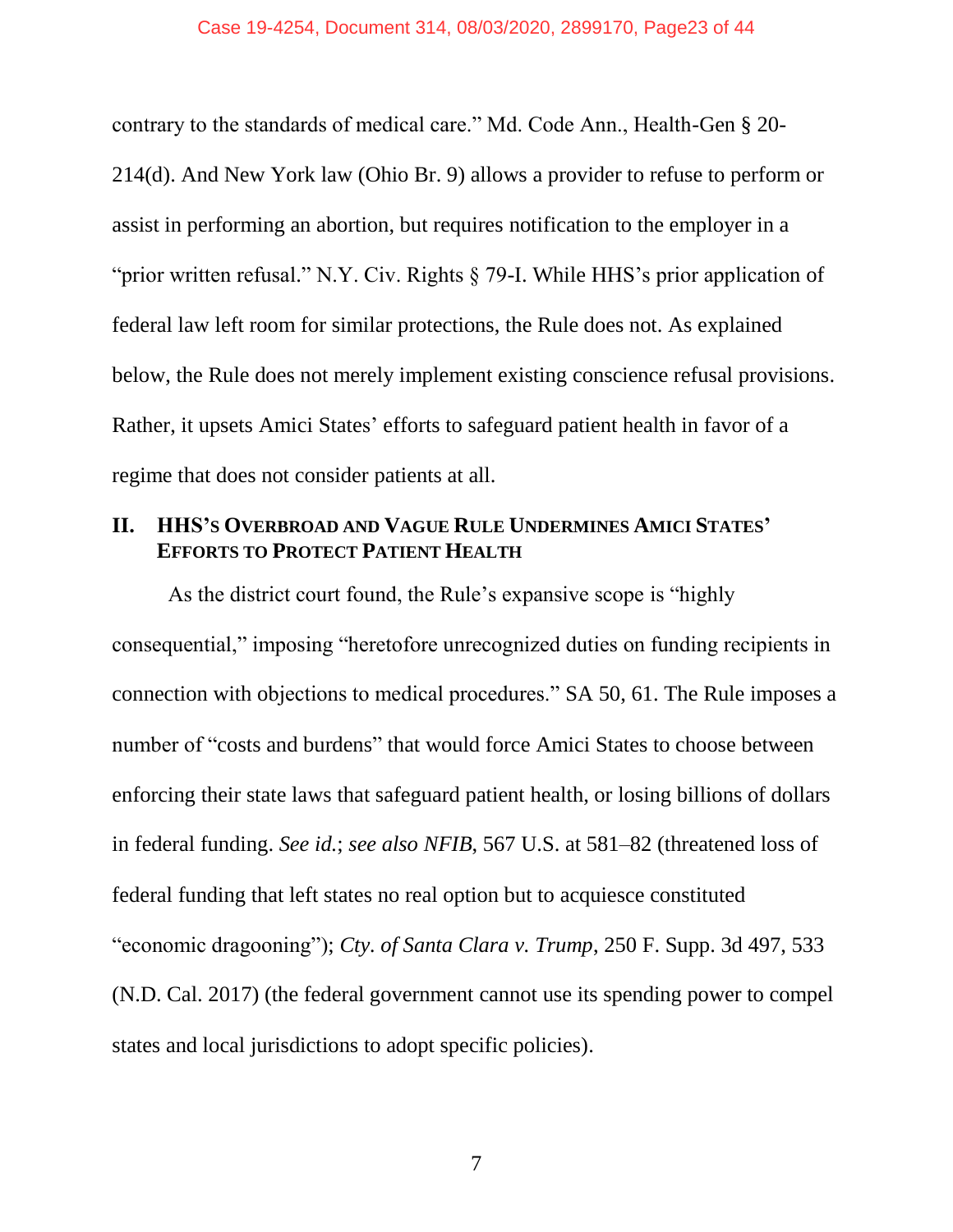In particular, the Rule interferes with, creates confusion around, and undermines Amici's ability to enforce laws and regulations concerning: (1) provision of emergency and medically-necessary care, (2) regulation of medical professionals, (3) informed consent, (4) pharmacists' duties to dispense prescriptions, (5) workplace accommodation, and (6) women's access to reproductive healthcare.

#### **1. The Rule Interferes with State Laws Protecting Patients Seeking Emergency and Medically-Necessary Care**

Unlike existing federal and state law, the Rule contains no exception for patients in need of emergency care. As such, healthcare workers under the Rule could object to providing emergency services, even without giving prior notification to their employer hospital or healthcare entity. This has potentially fatal consequences for patients.

As Appellees explain, this aspect of the Rule conflicts with the Emergency Medical Treatment and Labor Act (EMTALA). *See* Brief for Provider Plaintiffs-Appellees (Provider Appellee Br.) 46-52. It also conflicts with many state laws that similarly mandate emergency treatment. *See, e.g.*, Cal. Health & Safety Code  $§$  1317(a), (e); Wash. Rev. Code  $§$  70.170.060.<sup>5</sup> For instance, as with EMTALA,

 $\overline{a}$ 

<sup>5</sup> *See also* D.C. Mun. Regs. Tit. 22-B, § 2024; Haw. Admin. R. § 11-93-10; 210 Ill. Comp. Stat. 70/1; 210 Ill. Comp. Stat. 80/1; 745 Ill. Comp. Stat. 70/6; Mass. Gen. Laws ch. 272, § 98; Or. Rev. Stat. § 743A.012; 35 Pa. Cons. Stat. pt.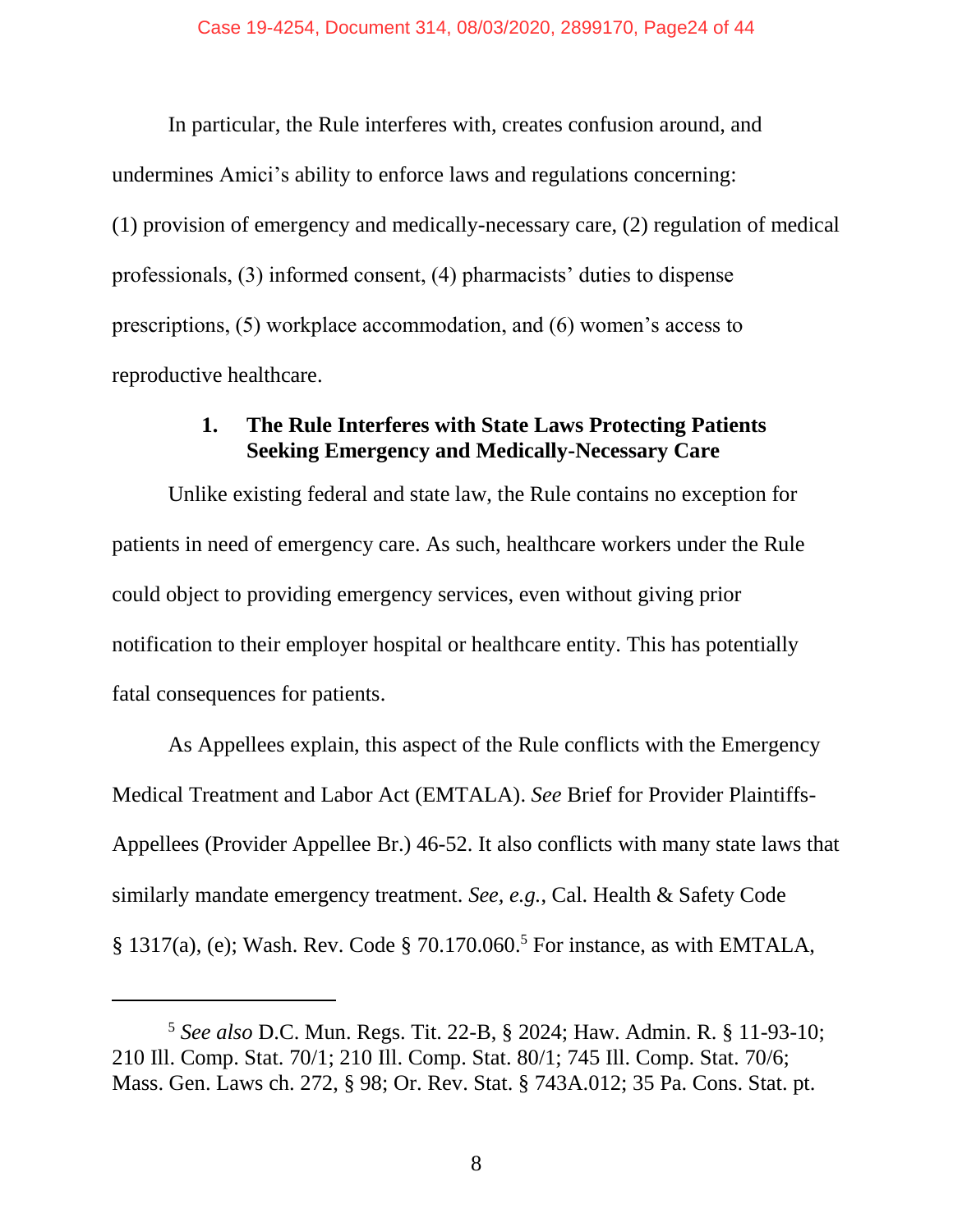#### Case 19-4254, Document 314, 08/03/2020, 2899170, Page25 of 44

many states require that providers administer emergency care even if they object to performing abortions.<sup>6</sup> Many states and localities further require that survivors of sexual assault be informed about emergency contraception and provided contraception if requested.<sup>7</sup>

The Rule contains none of these safeguards. Indeed, counsel for HHS conceded below that the Rule would permit an ambulance driver to cease driving in the middle of Central Park, "en route to hospital, … upon learning that [the] patient sought emergency care for [ectopic pregnancy.](https://1.next.westlaw.com/Link/Document/FullText?entityType=disease&entityId=Ibacf635b475411db9765f9243f53508a&originationContext=document&transitionType=DocumentItem&contextData=(sc.Default))" SA 76. And counsel further conceded an employer's failure to accommodate that ambulance driver could "result in a loss of [federal] funding." *Id.* These harsh outcomes not only conflict

 $\overline{a}$ 

<sup>6</sup> *See* Cal. Health & Safety Code § 123420(d); Nev. Rev. Stat. §§ 439B.410, 632.475(3) (requiring the provision of emergency medical care despite objections, including abortions); N.Y. Pub. Health § 2805-b (similar); Va. Code Ann. § 38.2- 3445 (similar).

<sup>7</sup> *See* Cal. Penal Code § 13823.11(e)(1), (e)(2), (g)(4)(A), (g)(4)(B); Wash. Rev. Code § 70.41.350; Wash. Admin. Code § 246 320 286 (requiring all hospitals with emergency rooms to provide emergency contraception as a treatment option to any woman who seeks treatment as a result of a sexual assault); *see also* Colo. Rev. Stat. § 25-3-110(2) (information about emergency contraception must be provided to survivors of sexual assault); Conn. Gen. Stat. § 19a-112e(b)(3) (upon request, facility must provide emergency contraception to victim of sexual assault); D.C. Code § 7-2123; Haw. Rev. Stat. § 321-512; Mass. Gen. Laws ch. 111, § 70E; Minn. Stat. § 145.4712; N.J. Stat. Ann. § 26:2H-12.6c; N.M. Stat. Ann. § 24-10D-3; N.Y. Pub. Health § 2805-p; 28 Pa. Code § 117.53; Wis. Stat. § 50.375; N.Y.C. Admin. Code § 6-125(b).

VI ch. 81; R.I. Gen. Laws § 23-17-26(a); 18 Va. Admin. Code § 85-20-320; Wis. Stat. § 256.30(2).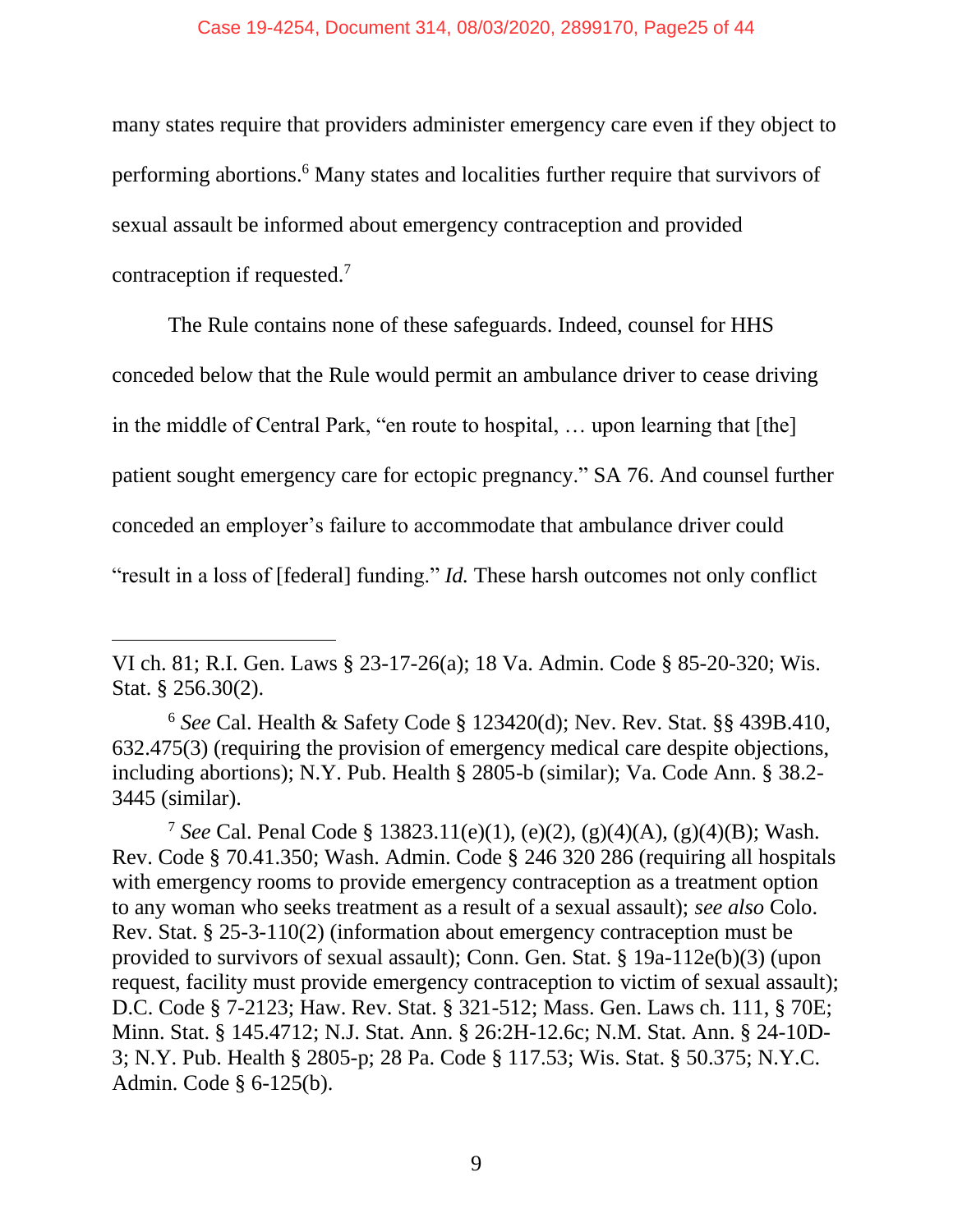with federal law, they would greatly undermine Amici States' longstanding efforts to ensure that their residents have unobstructed access to emergency care.

## **2. The Rule Interferes with State Laws Regulating Medical Professionals, Including Prohibitions on Patient Abandonment**

The Rule would allow providers to discriminate against patients or refuse to provide care under cover of "conscience."<sup>8</sup> But California laws, like those of many other states, protect patients from discrimination in healthcare through its regulation of licensed healthcare professionals. *See, e.g.*, Cal. Bus. & Prof. Code § 125.6 (a licensed healthcare professional is subject to discipline if he or she refuses or aids in the refusal of licensed activities on the basis of protected status); Cal. Civ. Code § 51(b) (barring business establishments from discriminating in the delivery of services and goods); Cal. Bus. & Prof. Code  $\S 2190.1(c)(1)(D)$ (requiring doctors meet cultural competency standards including the treatment of LGBTQ patients).<sup>9</sup> Amici States also deter abandonment of patients through

l

<sup>&</sup>lt;sup>8</sup> The Rule provides that some conscience objections will be evaluated on a case-by-case basis: for example, objections to providing information or services to transgender patients seeking sterilization for gender dysphoria (84 Fed. Reg. 23,205); treatment for HIV (*id*. at 23,182); and even providing counseling and referral for an LGBTQ patient (*id*. at 23,189). This case-by-case approach offers little certainty to guide states going forward.

<sup>9</sup> *See also, e.g.*, Mass. Gen. Laws ch. 272, § 98 (hospitals and other healthcare facilities open to the public are prohibited from refusing care, or otherwise discriminating against patients, on the basis of characteristics including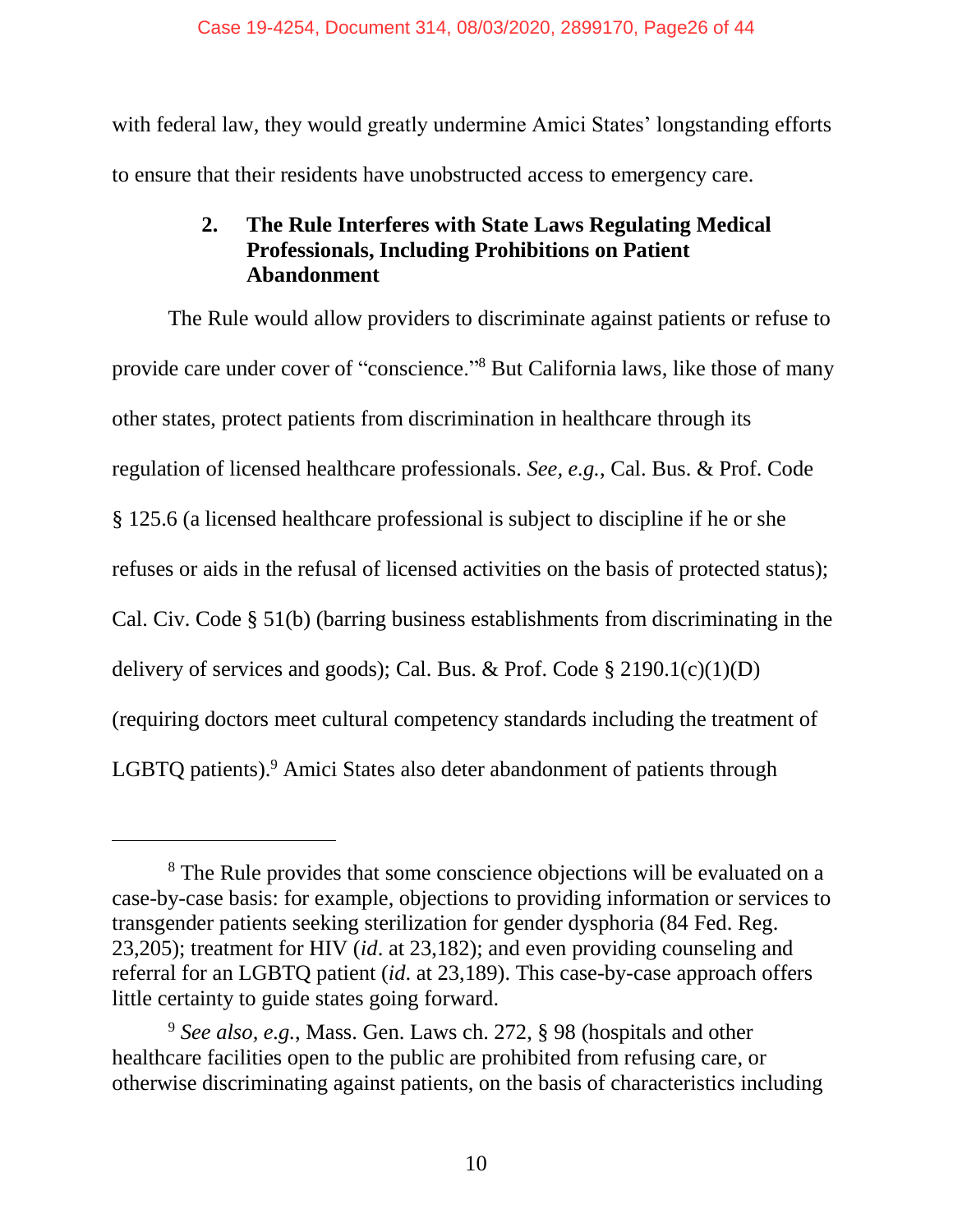#### Case 19-4254, Document 314, 08/03/2020, 2899170, Page27 of 44

disciplinary sanctions, like revocation of medical licenses. *See Hongsathavij v. Queen of Angels/Hollywood Presbyterian Med. Ctr*., 62 Cal. App. 4th 1123, 1138 (1998) ("A physician cannot withdraw treatment from a patient without due notice and an ample opportunity afforded to secure the presence of another medical attendant."); *Payton v. Weaver*, 131 Cal. App. 3d 38, 45 (1982) (acknowledging the "general proposition" that a physician who abandons a patient may do so "only . . . after due notice, and an ample opportunity afforded to secure the presence of other medical attendance"); Wash. Admin. Code § 246-840-710 (abandoning a patient without an appropriate transfer constitutes a violation of the standards of nursing conduct and practice). $10$ 

 $\overline{a}$ 

sexual orientation and gender identity); 2019 Wash. Sess. Laws, ch. 399, § 1(3), (6) ("all Washingtonians, regardless of gender identity, should be free from discrimination in the provision of health care services, health care plan coverage, and in access to publicly funded health coverage").

<sup>10</sup> *See also* Colo. Rev. Stat. § 12-240-212(1)(n); Colo. Med. Bd. Pol. 40-2; Conn. Gen. Stat. § 19a-580a; 16 Del. C. § 2508(e)-(g); D.C. Code § 3- 1205.14(a)(30); Haw. Rev. Stat. § 457-12; Haw. Admin. R. § 16-89-60; 244 Mass. Code Regs. § 9.03(15); 225 Ill. Comp. Stat. 60/22(A)(16); Md. Code Ann., Health Occ. § 14-404(a)(6); 243 Mass. Code Regs. §§ 1.03(5)(a)(3), 2.07(10)(a)-(b); Nev. Rev. Stat. § 439B.410; N.J. Stat. Ann. § 26:2H-62(b), (c); N.M. Stat. Ann. § 61-6- 15(D)(24); N.Y. Comp. Codes R. & Regs. tit. 8, § 29.2; 35 Pa. Cons. Stat. § 8121(a)(4); 49 Pa. Code § 21.18(b)(7); 49 Pa. Code § 16.61(a)(17); 49 Pa. Code § 21.148(b)(7); R.I. Gen. Laws §§ 5-37-5.1, 5-37-6.3; Vt. Stat. Ann. tit. 26, §§ 1354(a), 1361; 18 Va. Admin. Code § 85-20-28; Wis. Admin. Code § Med. 10.03(2)(o); *Fortner v Koch*, 272 Mich. 273, 280 (1936).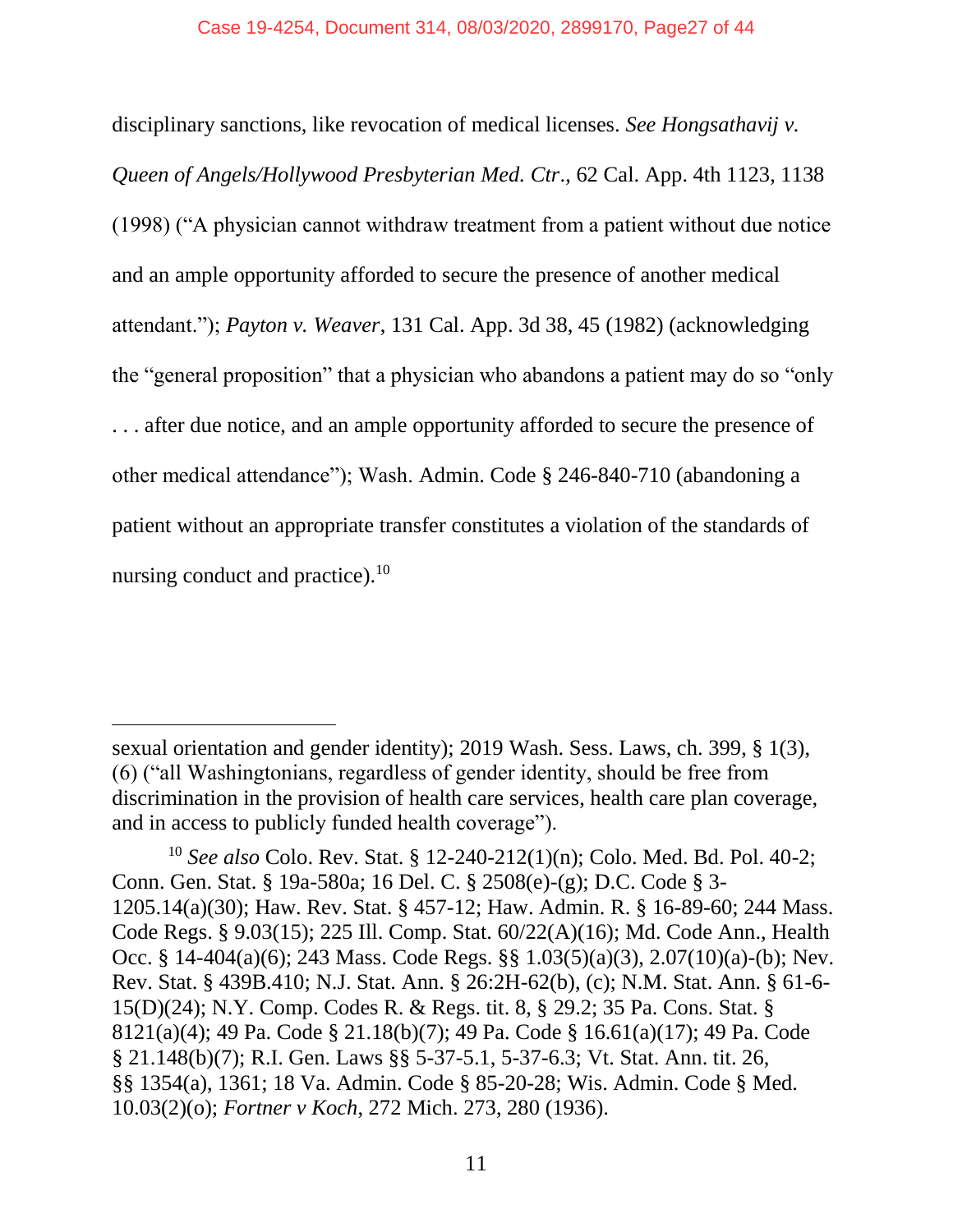This Rule leaves no room for such measures. As a result, it creates significant tension with the status quo and these types of state laws, potentially subverting states' efforts to protect patients from abandonment and discrimination.

## **3. The Rule Interferes with Principles of Medical Ethics, Including Rules Governing Standard-of-Care and Informed Consent**

The Rule allows a provider to withhold information from patients and even turn them away without notice and without referring patients for the services the provider refuses to perform. This undermines Amici States' ability to monitor compliance with and enforce their own laws and rules regarding medical ethics and informed consent.

Longstanding medical ethics and standard-of-care principles require providers to ensure patients have adequate understanding of their medical options to give informed consent. In the context of reproductive health in particular, ethical rules require medical practitioners to provide a patient with "pertinent medical facts and recommendations consistent with good medical practice."<sup>11</sup> Many state laws codify such rules. Washington State, for instance, recognizes patients' right to

l

<sup>&</sup>lt;sup>11</sup> American College of Obstetricians and Gynecologists, Code of Professional Ethics (2018), available at https://www.acog.org/- /media/project/acog/acogorg/files/pdfs/acog-policies/code-of-professional-ethicsof-the-american-college-of-obstetricians-and-gynecologists.pdf; *see also* American Medical Association, AMA Code of Medical Ethics (2016), available at https://www.ama-assn.org/delivering-care/ethics/code-medical-ethics-overview.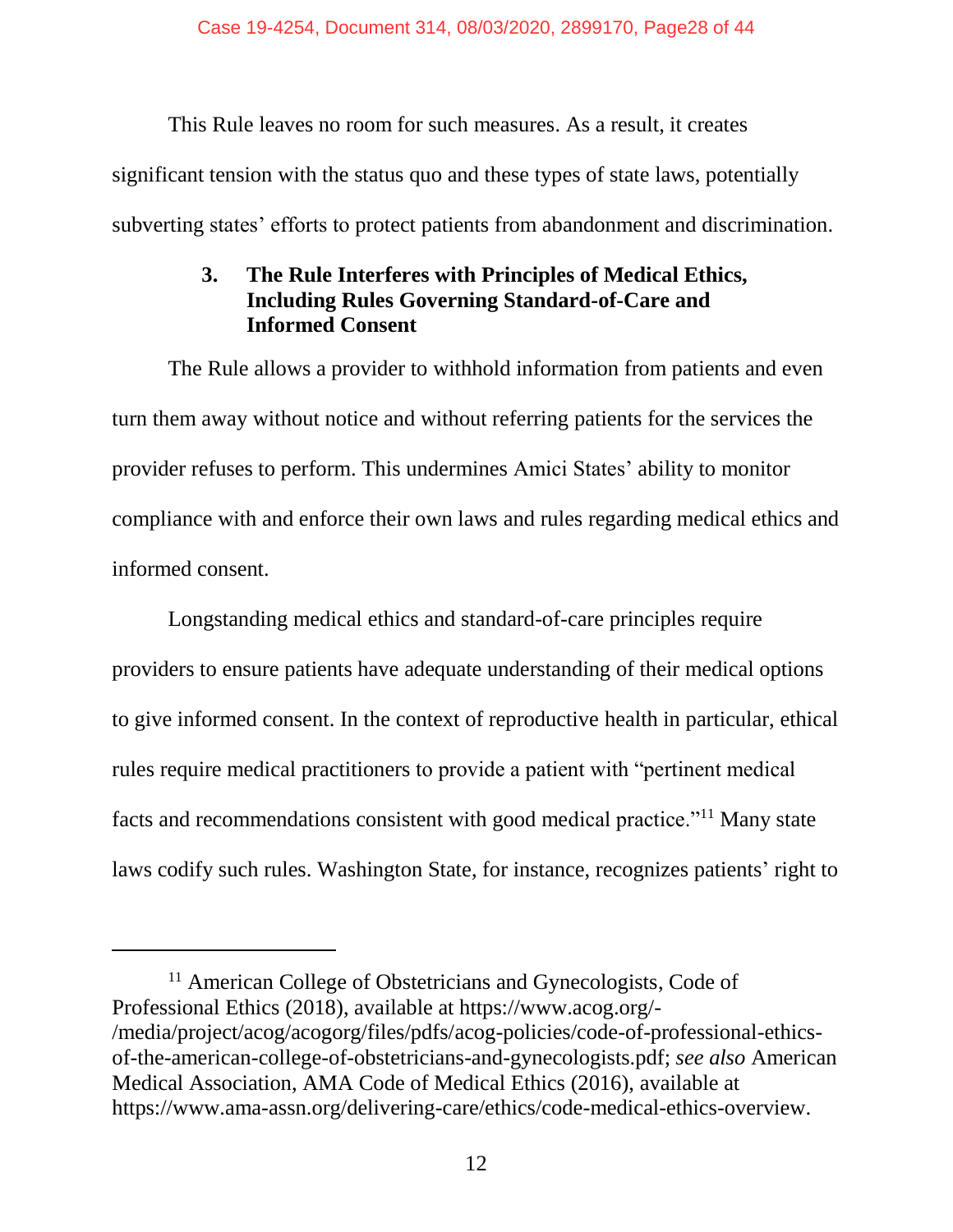determine the course of their own medical treatment. Under Washington law,

providers are under a non-delegable fiduciary duty to obtain a patient's informed consent before engaging in a course of treatment. Wash. Rev. Code § 7.70.050. But consent is not "informed" unless a patient has been provided all the information necessary to make a knowing decision regarding medical care, including anticipated results, risks, and alternative courses of treatment. Wash. Rev. Code  $§ 7.70.060(1).<sup>12</sup> Other states have similar requirements.<sup>13</sup>$ 

 $\overline{a}$ 

<sup>12</sup> *See also* Wash. Admin Code § 246-330-125 (requiring that ambulatory surgical facilities provide their patients with a copy of their rights which include, among other things, the right to "[b]e informed and agree to their care."); Wash. Admin. Code § 246-320-166(4)(c) (requiring hospitals to include "consent documents" as part of a patient's medical records).

<sup>13</sup> *See, e.g.*, Cal. Code Regs. tit. 9, § 784.29; Colo. Rev. Stat. § 25-3- 102(1)(c), 6 Colo. Code Regs. 1011-1 §§ 6.102(3)(c), 6.104(1)(g); Colo. Rev. Stat. § 25-1-121(4); 18 Del. C. § 6852; Haw. Rev. Stat. § 671-3(b)(4)-(6); Haw. Admin. R. § 16-85-25; 410 Ill. Comp. Stat. 50/3; Md. Code Ann., Health-Gen. § 19-342; Mass. Gen. Laws ch. 111, § 70E; Minn. Stat. § 144.651(9); N.J. Stat. Ann. § 26:2H-12.8(d); N.Y. Pub. Health § 2805-d; Or. Rev. Stat. § 677.097; 40 Pa. Stat. and Cons. Stat. Ann. § 1303.504; R.I. Gen. Laws § 23-4.7-2; Vt. Stat. Ann. tit. 12, § 1909(d); *id*.at tit. 18, § 1852(a)(4), (8); Va. Code Ann. § 54.1-2970; 18 Va. Admin. Code § 85-20-28; Wis. Stat. § 448.30; *Logan v. Greenwich Hosp. Ass'n*, 191 Conn. 282, 288 (1983); *Miller-McGee v. Washington Hosp. Ctr.*, 920 A.2d 430, 439 (D.C. 2007); *Lucas v. Awaad*, 830 N.W.2d 141, 150 (2013); *Gerety v. Demers*, 589 P.2d 180, 192 (N.M. 1978); *Beattie v. Thomas*, 668 P.2d 268, 271 (Nev. 1983).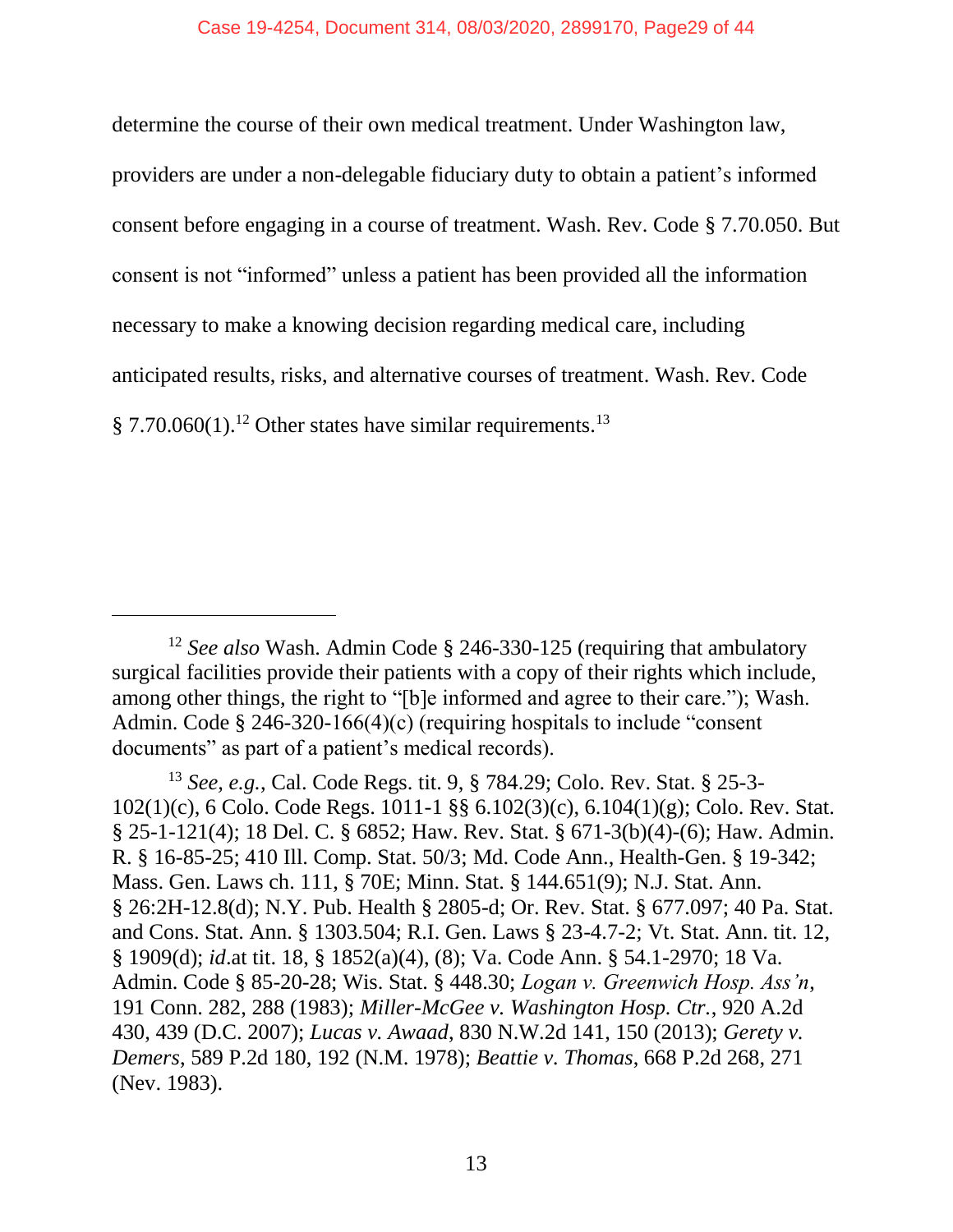This Rule ignores these principles altogether, permitting providers to refuse to provide services irrespective of other obligations. In so doing, it inhibits states' ability to enforce these ethical and professional duties and laws.

## **4. The Rule Interferes with State Laws Requiring Pharmacies to Fill Prescriptions**

The Rule also threatens to interfere with Amici States' laws regulating pharmacies. Under the Rule's interpretation of the Coats-Snowe Amendment, individual pharmacists are now among the "health care entit[ies]" who may refuse to a fill a prescription based on ethical, moral, religious, or "other" objection, without any notice to their employers. *See* 84 Fed. Reg. at 23,196, 23,264.

Plaintiffs explain why this expansion is contrary to federal law. *See* State Appellee Br. 46-49. This extension of federal law is also at odds with many state laws, specifically those that require pharmacists to fill prescriptions, or at least limit the circumstances in which they may refuse to do so.<sup>14</sup> In California, for example, a pharmacist "shall not obstruct a patient in obtaining a prescription drug or device that has been legally prescribed or ordered for that patient." Cal. Bus. &

l

<sup>14</sup> *See* Wash. Rev. Code § 18.64.005, 011(11); Wash. Admin. Code § 246- 863-095; Wash. Admin. Code § 246-869-010; *Stormans, Inc. v. Selecky*, 586 F.3d 1109, 1114 (9th Cir. 2009); *see also* Colo. Rev. Stat. § 25-3-110(4); 24 Del. Admin. Code § 2500-3.1.2.4; Md. Code Ann., Health Occ. § 12-501; Minn. R. 6800.2250, subpt. 1; Nev. Admin. Code § 639.753(1); Nev. Rev. Stat. § 639.28075; N.J. Stat. Ann. § 45:14-67.1(a); 49 Pa. Code § 27.103(a); Wis. Stat.  $§$  450.095(2).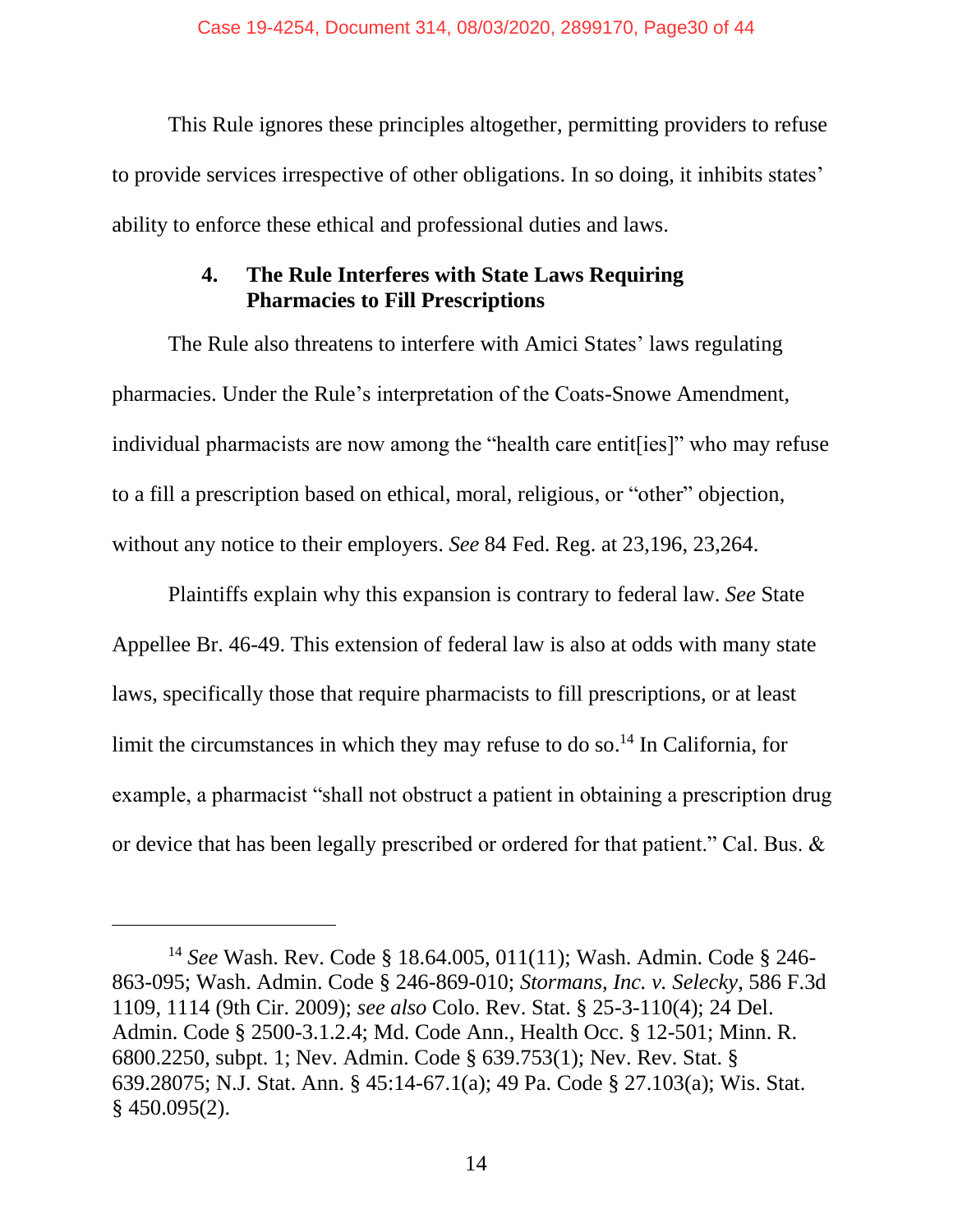Prof. Code § 733(a); *see also Stormans, Inc. v. Wiesman*, 794 F.3d 1064, 1076- 1088 (9th Cir. 2015) (rejecting First Amendment challenge to state regulation that requires pharmacists to timely dispense all prescription medications, even if the pharmacist has a religious objection). While pharmacists in California may decline to dispense a prescription drug or device on the basis of an ethical, moral, or religious objection, pharmacists must first notify their employers of the drug or class of drugs to which they object. The employer is required to accommodate the objection only if it can do so without undue hardship and without restricting the patient's timely access to the prescribed drug or device. Cal. Bus. & Prof. Code § 733(b)(3). Washington has similar rules restricting pharmacists' ability to refuse to fill prescriptions. *See* Wash. Admin. Code §§ 246-863-095; 246-869-010. The Rule incorporates none of those features. The Rule is thus transformative and interferes with Amici States' ability to regulate the pharmacy industry in a way that is consistent with their public health priorities.

## **5. The Rule Hinders Administration and Enforcement of Workplace Accommodation Laws**

The Rule also disrupts well-entrenched workplace accommodation regimes. Longstanding Title VII standards envision an ongoing dialogue between employer and employee during an accommodations process. That framework requires employers to make "reasonable" accommodations that do not impose an "undue hardship" on the employer. *See* State Appellee Br. 33-42. Many state laws,

15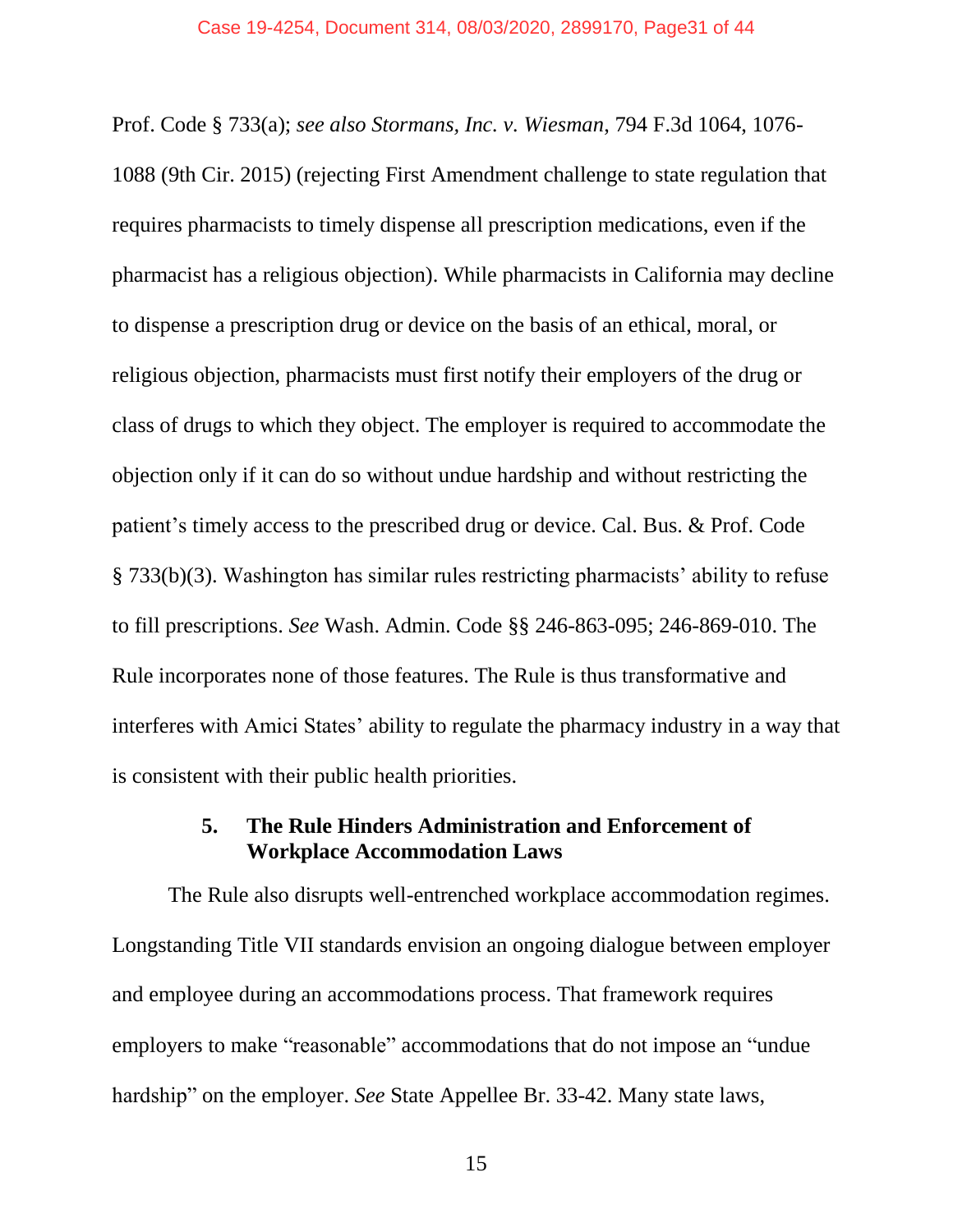#### Case 19-4254, Document 314, 08/03/2020, 2899170, Page32 of 44

including in Amici States, have similar requirements. California's Fair Employment and Housing Act (FEHA), for instance, like Title VII, requires such a dialogue, as needed, between the employer and the employee, and permits the employer to consider an accommodation's impact on a patient's right to care.<sup>15</sup> Other states and localities maintain undue hardship defenses as well as reasonable accommodation standards, or have otherwise balanced accommodating employees' religious or moral beliefs with employers' obligations to patients, their business, and other employees. 16

The Rule eliminates both of these protections. *See* 84 Fed. Reg. at 23,264. It also limits an employer's right to ask an employee about potential limitations. The Rule forbids an employer from asking a prospective employee about moral or

 $\overline{a}$ 

<sup>16</sup> *See, e.g.*, Chicago Mun. Code § 2-160-050; 16 Del. C. § 2508(e)-(g); D.C. Code § 31-3834.04(a); D.C. Code § 2-1401.03; Haw. Rev. Stat. §§ 378-2, 378- 3(2)-(3) ; Md. Code Ann., State Gov't § 20-606; Mass. Gen. Laws ch. 151B § 4(1A); Minn. Stat. § 363A.08, subd. 2; N.J. Stat. Ann. §§ 2A:65A-1, -2, 26:2H-65(b); N.M. Stat. Ann. §§ 28-1-7(A)-(C); N.Y. Exec. § 296(10); N.Y.C. Admin. Code § 8-107(3)(a), (28); Or. Rev. Stat. §§ 435.475, 435.485(2), 435.225; 16 Pa. Code § 51.44(b)-(c); 216-40-15 R.I. Code R. § 1.15.2; Vt. Stat. Ann. tit. 21 § 495(a); Va. Code Ann. § 18.2-75; Wis. Stat. §§ 253.09(1), 441.06(6), 448.03(5).

<sup>&</sup>lt;sup>15</sup> FEHA (which applies to employers with five or more workers) requires that an employer reasonably accommodate an employee's bona fide religious beliefs, including moral and ethical beliefs about what is right and what is wrong. *See* Cal. Gov't Code § 12926 (d) & (q); 29 C.F.R. § 1605.1, *Friedman v. So. Calif. Permanente Med. Group*, 102 Cal. App. 4th 39, 45 (2002); *see also* 29 C.F.R. § 1605.2(c)(1) (defining "reasonable accommodation"); Cal. Code Regs., tit. 2, § 11062(a) (same); Cal. Gov't Code § 12926(u) (defining "undue hardship").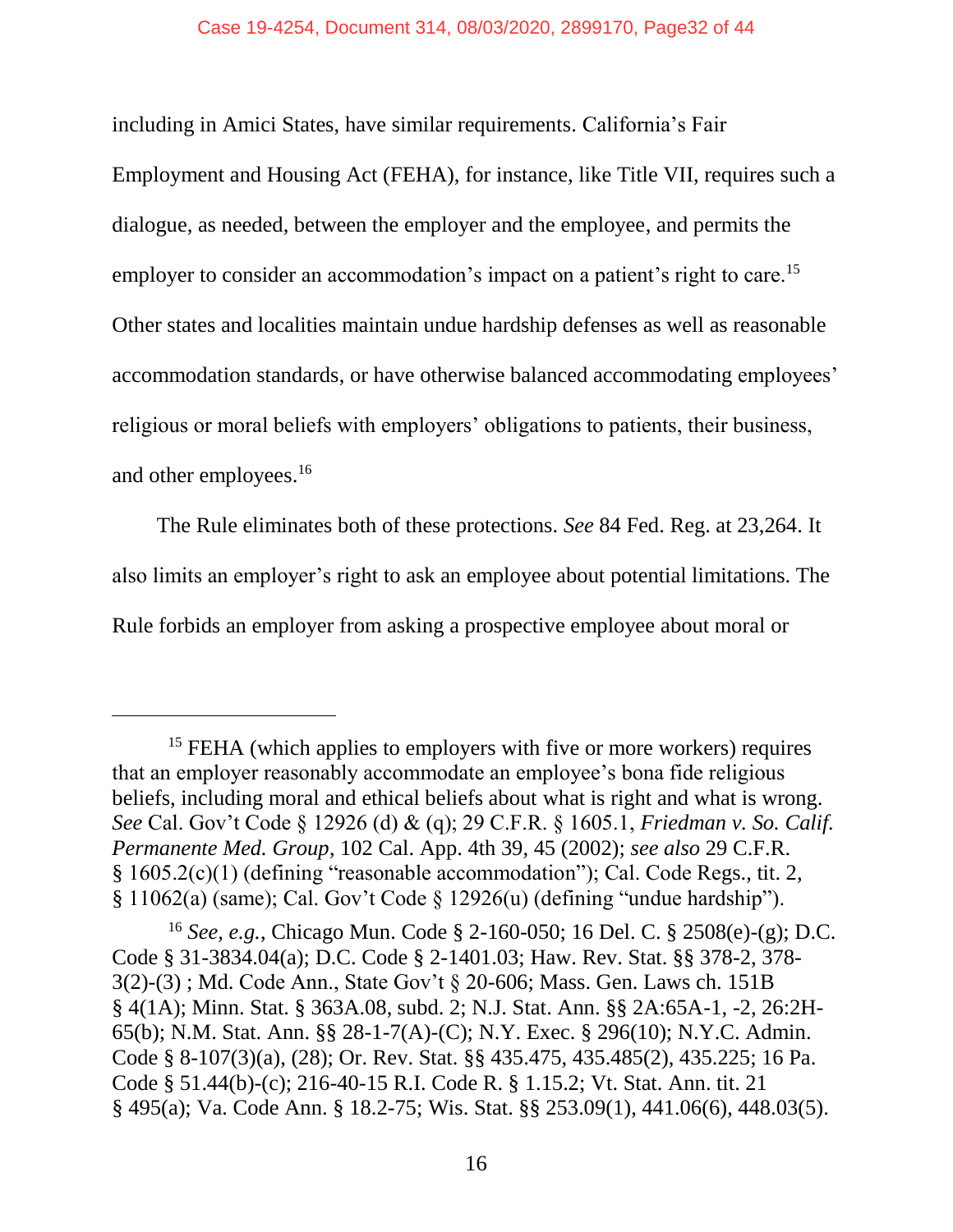religious objections until after the individual is hired and, even then, employers generally may inquire only once a year. *Id.* The Rule does not even require healthcare workers to inform patients of their conscience objections. Together, these features of the Rule diminish the protections Amici States have put in place to balance patient care with the need to accommodate individual employees' refusal right.

## **6. The Rule Interferes with State Laws Protecting Access to Reproductive Care**

The Rule would allow sponsors of health insurance plans (i.e., employers), under the expanded definition of "health care entity" under the Weldon Amendment to assert objections to providing coverage for abortion and some forms of contraception. *See* 84 Fed. Reg. at 23,264. Many states—including Plaintiffs and Amici—have adopted laws that require public and private coverage for maternity services,  $17$  abortion,  $18$  and access to contraception.  $19$  Certain state

l

<sup>17</sup> *See, e.g.*, Cal. Health & Safety Code §§ 1345, 1367(i); Cal. Code Regs., tit. 28, § 1300.67; Cal. Ins. Code §§ 10123.865, 10123.866; Wash. Rev. Code § 48.43.041.

<sup>18</sup> *See, e.g.*, Cal. Health & Safety Code § 123462(b); Wash. Rev. Code § 48.43.073.

<sup>19</sup> *See* Cal. Health & Safety Code § 1367.25; Cal. Ins. Code § 10123.196(b)(1); Wash. Admin. Code § 182-532-123; Wash. Rev. Code § 48.43.072(1) (health plans must provide coverage for all contraceptives approved by FDA, voluntary sterilization procedures, and any services necessary to provide the contraceptives); Wash. Rev. Code § 48.43.073(1) (health plans that provide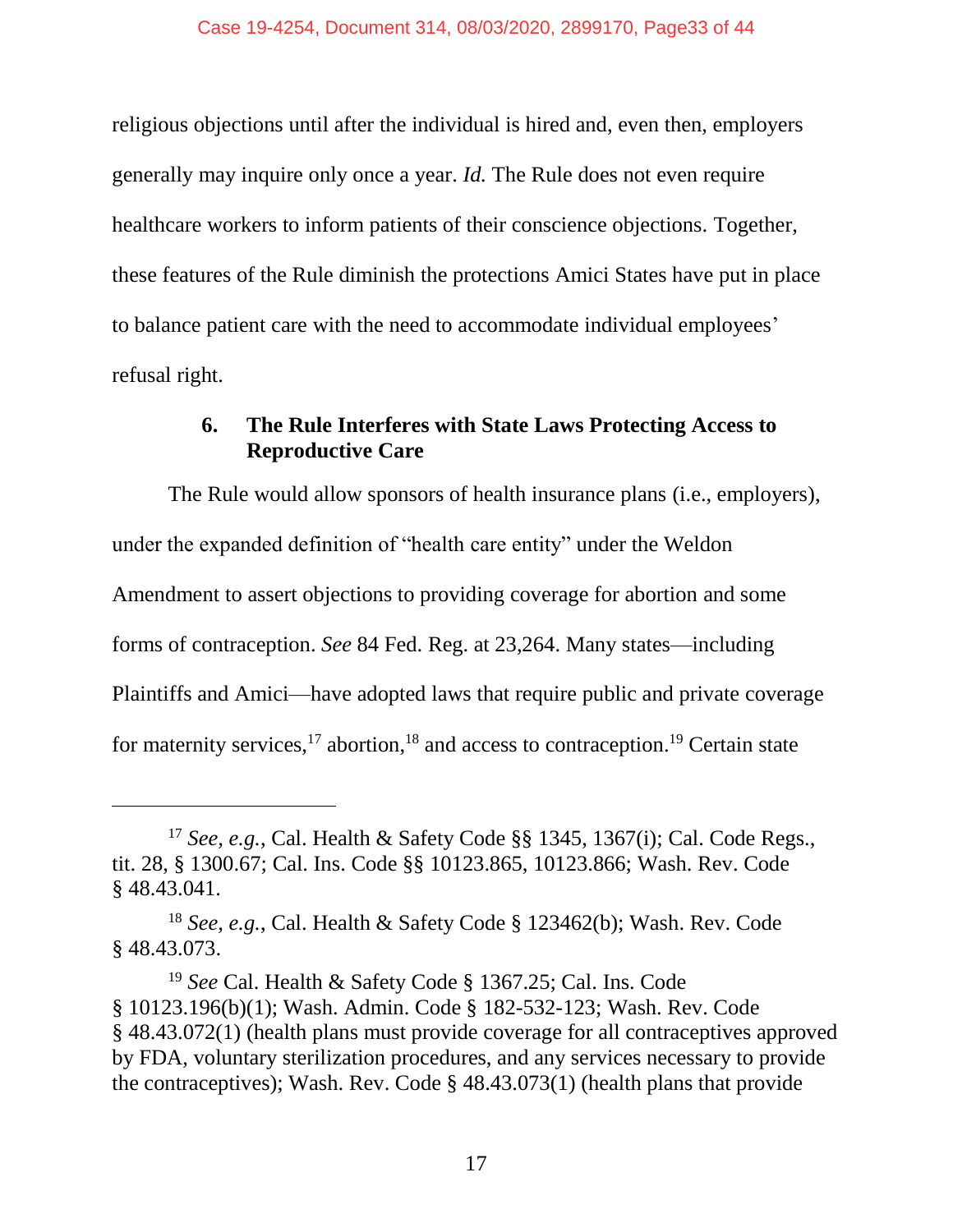laws also require coverage of all lawful abortions for enrollees and beneficiaries in both government and private health plans.<sup>20</sup> These laws facilitate access to timely, comprehensive, and effective services, resulting in significant cost savings to the states. $^{21}$ 

The Rule threatens those protections, undermining Amici States' efforts to protect their residents' access to reproductive care.

 $\overline{a}$ coverage for maternity care or services must "also provide a covered person with substantially equivalent coverage to permit the abortion of a pregnancy"); *see also* Colo. Rev. Stat. §§ 10-16-104(3)(a), 104.2; Colo. Rev. Stat. § 13-22-105; Conn. Gen. Stat. §§ 38a-503e(a); 18 Del. C. §§ 3342A, 3559; 29 Del. C. § 5203A; 31 Del. C. § 526; D.C. Code §§ 31-3834.03, 31-3834.01; Haw. Rev. Stat. § 431:10A-116.6;; 215 Ill. Comp. Stat. 5/356z.4; Md. Code Ann., Ins. §§ 15-826 to 826.2; Mass. Gen. Law ch. 175, § 47W; Mass. Gen. Law ch. 176A § 8W; Mass Gen. Law ch. 176B § 4W; Mass. Gen. Law ch. 176G § 4O; Nev. Rev. Stat. §§ 689A.0418, 689B.0378, 689C.1676, 695A.1865, 695B.1919, 695C.1696; N.J. Stat. Ann. §§ 17B:27A-19.15, 17B:26-2.1y, 52:14-17.29j, 17:48F-13.2, 17:48E-35.29; N.Y. Comp. Codes R. & Regs. tit. 11, § 52.16; N.Y. Ins. § 3221(1)(16); Or. Rev. Stat. § 743A.067; R.I. Gen. Laws §§ 27-18-57, 27-19-48, 27-41-59; Vt. Stat. Ann. tit. 8, § 4099c; Va. Code Ann. § 38.2-3407.5:1; H. B. 89 (N.M. 2019), chaptered at Chapter 263, Sec. 9 (signed Apr. 4, 2019).

<sup>20</sup> *See, e.g.*, Cal. Health & Safety Code §§ 1345, 1367(i); Cal. Code Regs. tit. 28, § 1300.67; *Missionary Guadalupanas of Holy Spirit Inc. v. Rouillard*, 38 Cal. App. 5th 421 (2019) (healthcare plans in California cannot refuse to cover legal abortions under the Knox-Keene Act); Wash. Admin. Code § 182-532-123; *see also* N.Y. Codes R. & Regs. tit. 11, § 52.16; Or. Rev. Stat. § 743A.067.

<sup>21</sup> *See, e.g.*, Guttmacher Institute, Publicly Supported Family Planning Services in the United States (Oct. 2019), https://www.guttmacher.org/sites/default/files/factsheet/publicly-supported-fpservices-us.pdf.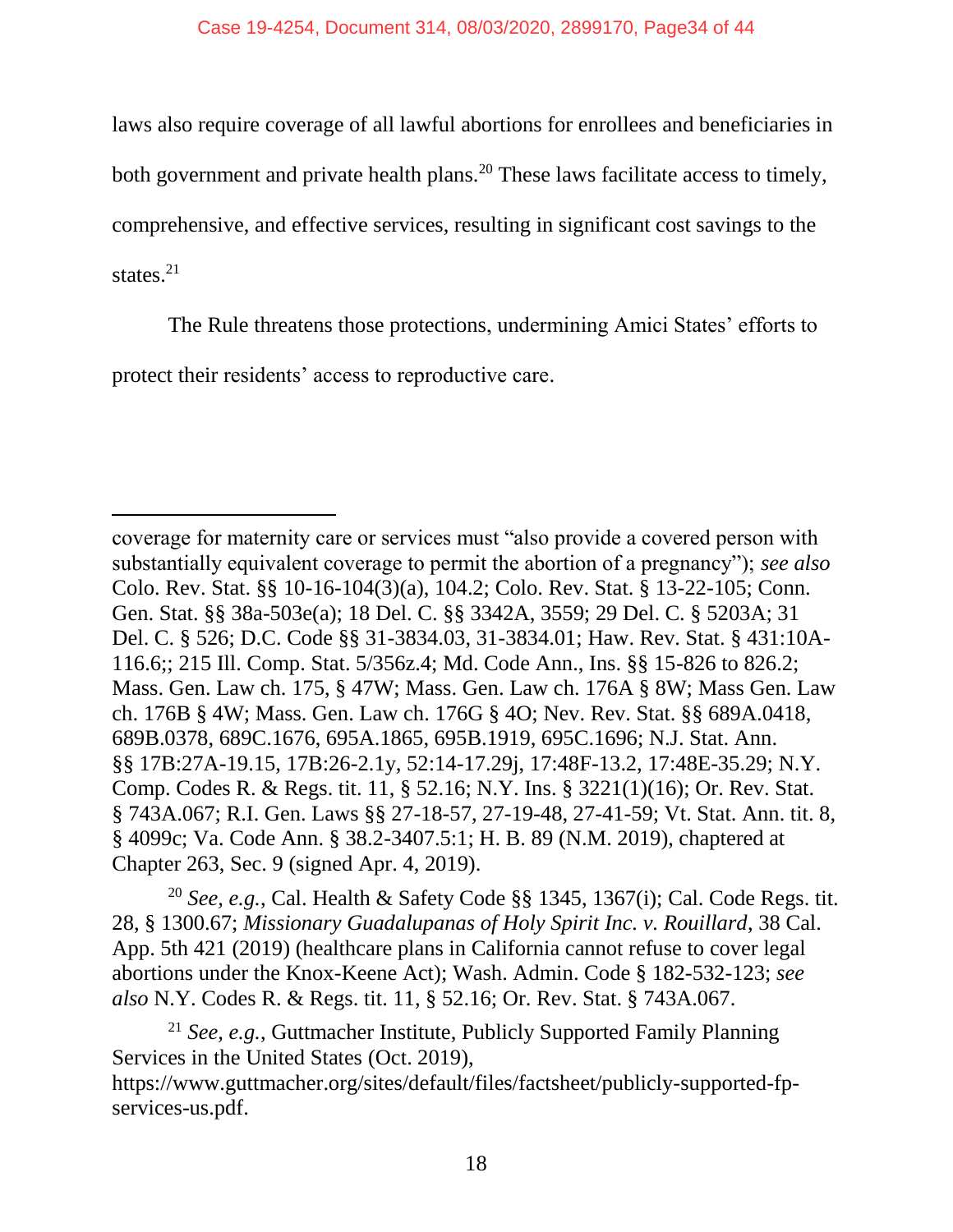## **III. THE RULE THREATENS CONCRETE HARM TO AMICI STATES AND THEIR RESIDENTS**

The Rule's interference with carefully tailored state laws threaten severe, concrete harm to Amici States and their residents in at least two critical respects. First, the Rule poses a serious threat to residents' access to basic healthcare, including reproductive and emergency care. And second, the Rule poses real economic harm, placing at risk billions of dollars in federal funds. Amici and Plaintiff States identified these harms when HHS proposed its new rule. *See, e.g.*, JA 1066-71 (California Attorney General Comment); JA 1058 (California Insurance Commissioner Comment); JA 1021 (State Attorneys General Comment); JA 1562 (Washington Department of Health Comment). HHS ignored those concerns. *See, e.g.*, 84 Fed. Reg. at 23,182 ("The Department finds that finalizing the rule is appropriate without regard to whether data exists on the competing contentions about its effect on access to services."); *see also* SA 95 (finding that HHS "did not once address its intervening 2011 finding that access to care would diminish were the rescinded terms of the 2008 Rule in place").

As the district court recognized, the Rule will have lasting, long-term consequences for many states, which must now "incur great expense to comply with" its requirements, or "risk 'potentially even greater' consequences for noncompliance." SA 121. Unlike the federal provisions it purports to interpret, the Rule permits any individual, entity, or provider—from doctors to front office

19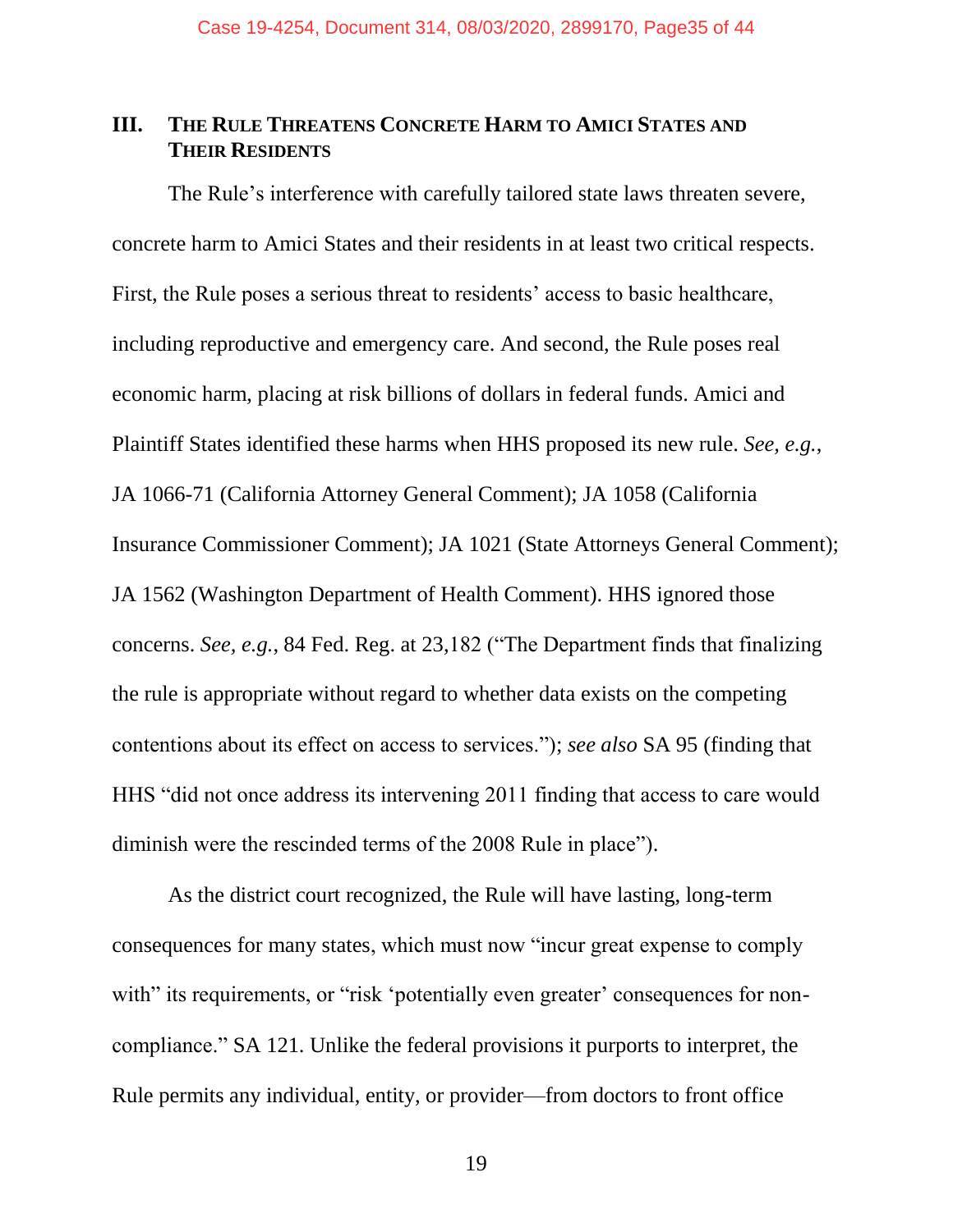#### Case 19-4254, Document 314, 08/03/2020, 2899170, Page36 of 44

staff—to deny patients basic healthcare, including reproductive and emergency care, based on religious, moral, ethical, or any "other" reason. 84 Fed. Reg. at 23,263. The Rule also broadly interprets "assist in the performance"—a term previously undefined by the federal conscience provisions—to include numerous individuals outside of the operating theater, such as those "[s]cheduling an abortion or preparing a room and the instruments for an abortion." *See id*. at 23,186-87. As ample evidence before the agency suggested, these expansive definitions are likely to exacerbate existing health disparities and curb access to healthcare.

As it is, there are already "significant challenges in access to constitutionally-protected abortion services, particularly for low-income women and women of color." Human Rights Watch, *Letter to U.S. Secretary of Health and Human Services Alex Azar* (Mar. 27, 2018).<sup>22</sup> Studies show that "[p]oor women are five times more likely than higher income women to have an unintended pregnancy, and rates of unintended pregnancy among women of color are more than twice the rates for white women." *Id.* The Rule threatens to increase the number and types of providers who refuse abortion services. By further restricting access, the Rule will exacerbate existing racial and socio-economic health disparities for women.

 $\overline{a}$ 

<sup>22</sup> Available at https://www.hrw.org/news/2018/03/27/human-rights-watchletter-us-secretary-health-and-human-services-alex-azar.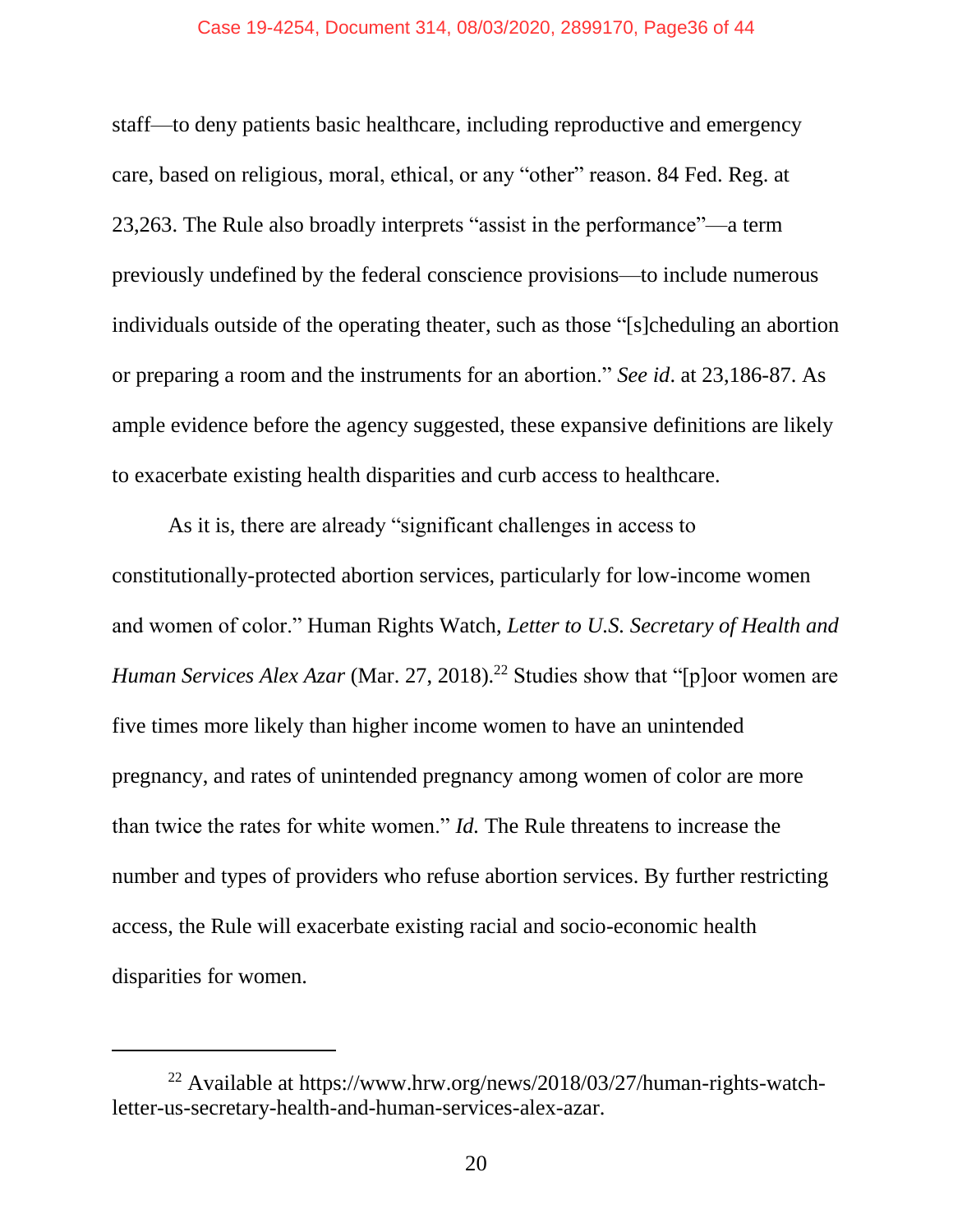Other vulnerable populations will also suffer disproportionate impacts from the Rule. For example, "LGBTQ populations experience a significant rate of discrimination in health care settings, and also experience negative health outcomes compared with the overall population." JA 1016 (citing studies). Indeed, even before this Rule, "more than half" of 5,000 LGBT respondents to one survey reported some form of discrimination in care. JA 1099 (citing Lambda Legal, *When Health Care Isn't Caring: Lambda Legal's Survey on Discrimination Against LGBT People and People Living with HIV* (2010)). In another, 33% of transgender patients "reported having at least one negative experience related to being transgender such as verbal harassment, refusal of treatment, or having to teach the health care provider about transgender people to receive appropriate care." JA 1063 (citing Nat'l Ctr. For Transgender Equality*, Report of the 2015 U.S. Transgender Survey* (2016)).

The link between refusal provisions and discrimination against LGBTQ individuals is already well documented. In one case, a woman was denied infertility treatment because she is a lesbian. It took the California Supreme Court to hold that doctors' religious beliefs do not exempt them from state laws prohibiting discrimination. *N. Coast Women's Care Med. Group, Inc. v. San Diego Cty. Superior Court*, 44 Cal. 4th 1145, 1159-60 (2008). In similar ways, conscience "protections" have allowed transgender individuals to be denied

21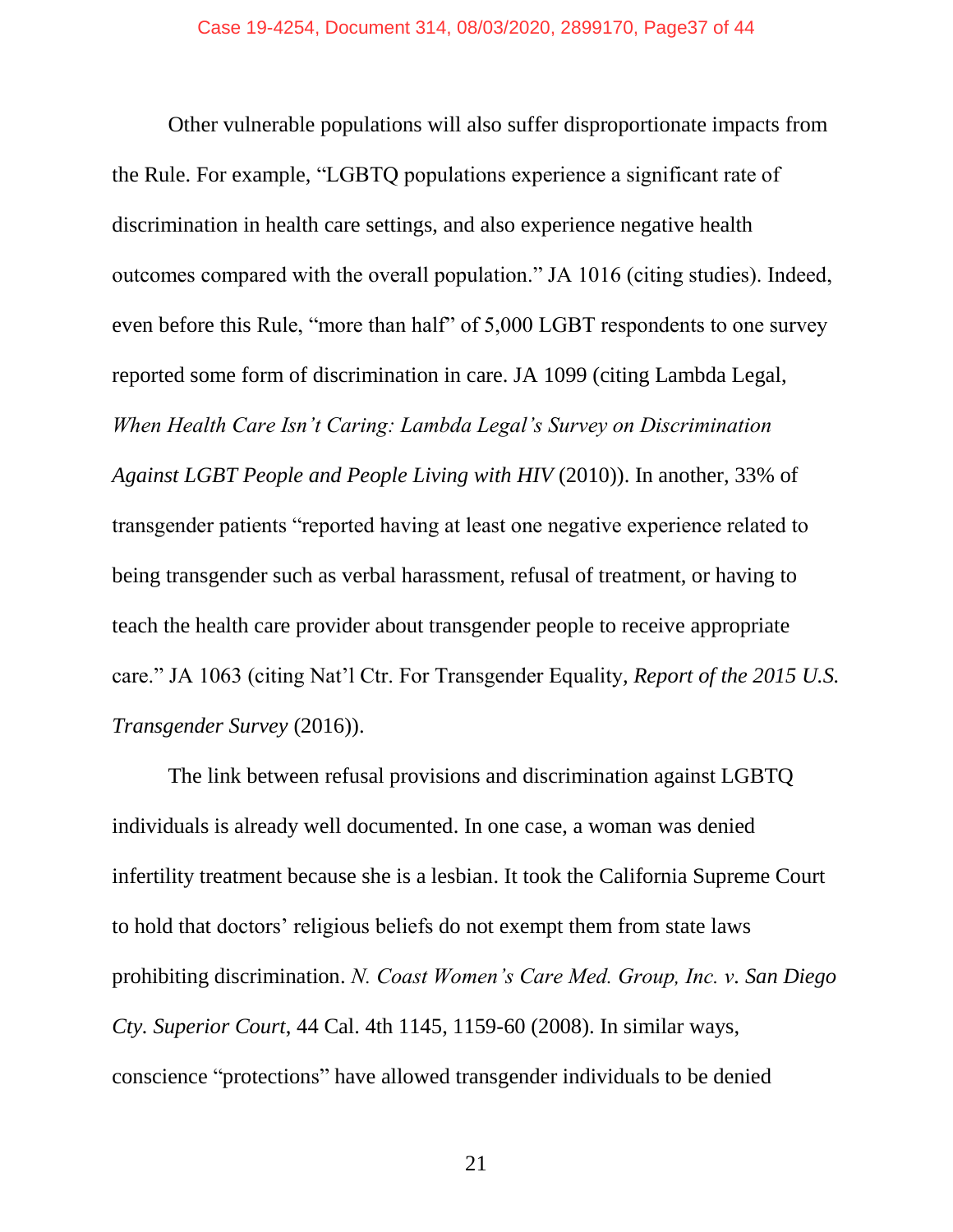reproductive services, family members to be prohibited from visiting ill loved ones, same-sex couples to be denied counseling, and individuals living with HIV to be denied medical care. JA 1101-05 (citing survey responses and cases such as *Keeton v. Anderson-Wiley*, 664 F.3d 865 (11th Cir. 2011) (counseling student objected to providing relationship counseling to same-sex couples); *Hyman v. City of Louisville*, 132 F. Supp. 2d 528, 539-540 (W.D. Ky. 2001) (physician sought to screen applicants on the basis of sexual orientation); *Stepp v. Review Bd. Of Indiana Emp. Sec. Div.*, 521 N.E.2d 350, 352 (Ind. 1988) (lab technician refused to process lab specimens from persons with HIV)). This kind of discrimination involving sexual orientation, gender identity, or HIV status will only increase in frequency given the broad scope of the Rule, further exacerbating existing health disparities.

The Rule also threatens significant harm to Amici States' residents in need of emergency healthcare. Already, providers across the country have invoked personal beliefs to deny patients the emergency care they need. In one case, for example, a Michigan woman experienced a miscarriage at 18 weeks of pregnancy. *Means v. United States Conference of Catholic Bishops*, 836 F.3d 643, 646 (6th Cir. 2016). "Despite the gravity of [the woman]'s condition, which created serious risks to herself and her baby" and the certainty that the baby would not survive, the religiously-affiliated hospital "sent her home with some pain medication." *Id.* at

22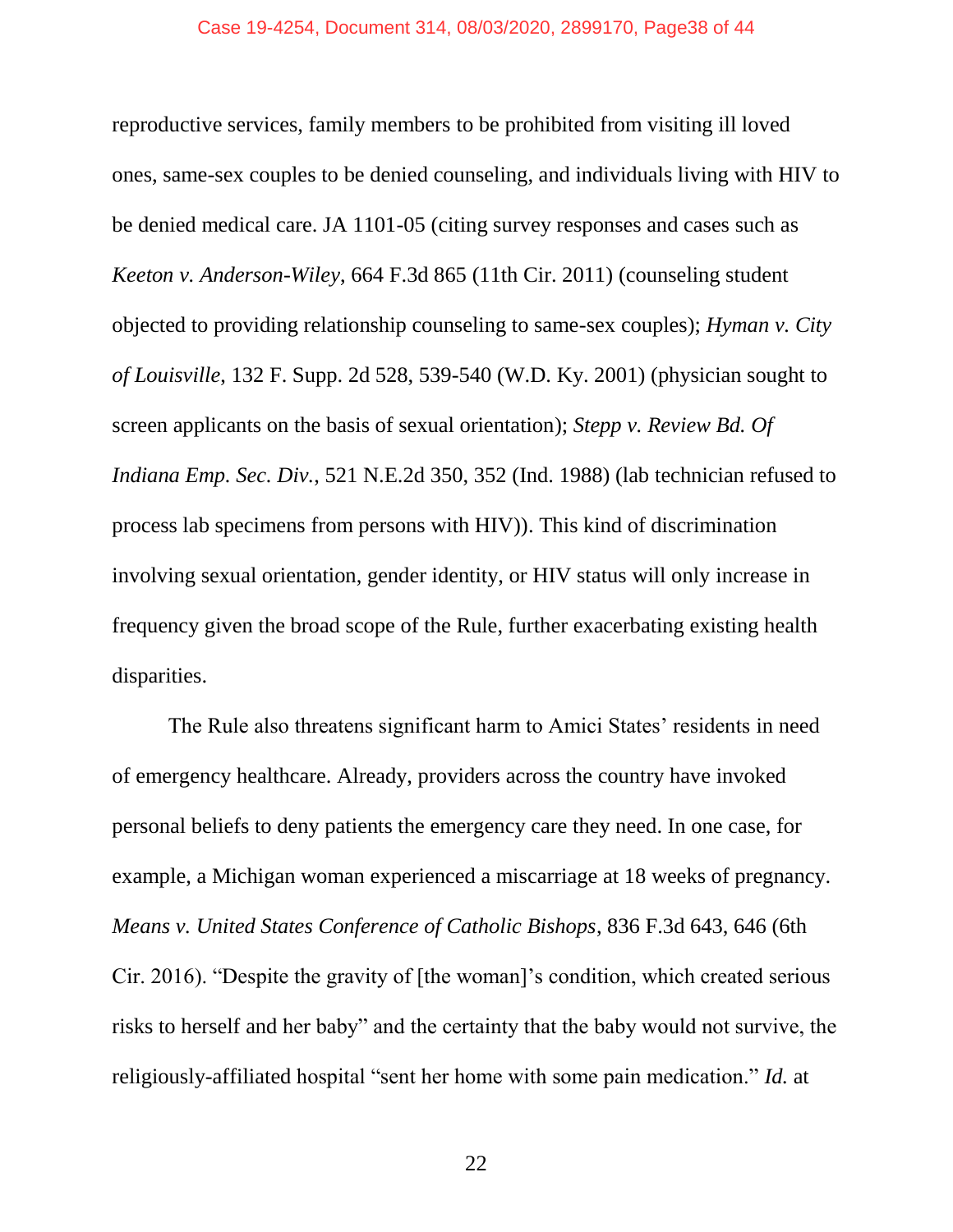646-47. The woman had to return twice more before she was treated, only when she was experiencing "extremely painful contraction[s]" and had already begun to deliver. *Id.* at 647.

In another case, a Catholic hospital in Arkansas refused to provide a sterilization procedure to a woman who requested one at the time she delivered her baby because "becoming pregnant again presented a danger to her health." Nat'l Women's L. Ctr., *Refusals to Provide Health Care Threaten the Health and Lives of Patients Nationwide* (August 2017).<sup>23</sup> Although undergoing the procedure at the time of cesarean delivery "presents fewer risks and is more cost effective," the hospital refused based on "religious-based prohibitions on sterilization procedures." *Id.* And in another case, an HIV-positive patient was repeatedly denied emergency room treatment after suffering seizures, leading to his hospitalization for gastrointestinal hemorrhaging, pneumonia, a staph infection, and AIDS. *Id.* While Amici States have attempted to protect their residents from this type of harm, the Rule guarantees that such injuries will proliferate notwithstanding Amici States' best efforts.

The Rule threatens to eliminate billions of dollars in federal funds should states refuse to surrender to the Rule's provisions, either through actual or even

 $\overline{a}$ 

<sup>23</sup> Available at https://nwlc.org/wp-content/uploads/2017/08/Refusal-to-Provide-Care.pdf.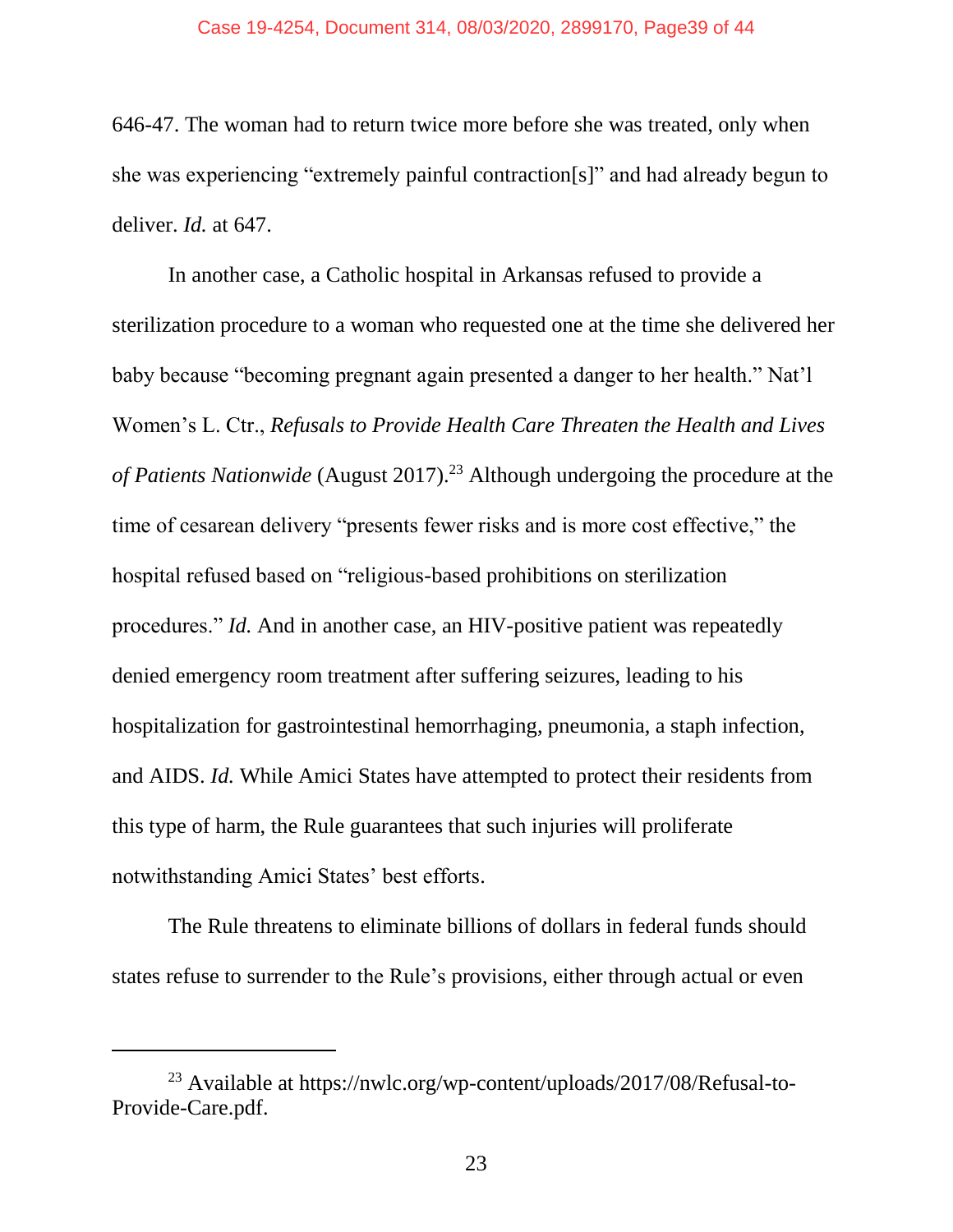#### Case 19-4254, Document 314, 08/03/2020, 2899170, Page40 of 44

"threatened" violations. *See* State Appellee Br. at 77-78. Indeed, the Rule forces an untenable (and coercive) "choice": either accept the costs and burdens of complying with federal law—including the immeasurable cost of diluting standards of care and access the Amici States have long prioritized—or relinquish the right to federal funds. *See* 84 Fed. Reg. at 23,226 ("States can decline to accept Federal funds that are conditioned on respecting Federal conscience rights and protections"). But those funding streams represent hundreds of billions of dollars for Amici States that support state agencies in a wide range of sectors.

Defendants' Amici accuse the district court of engaging in mere "conjecture" with respect to this risk of losing billions of dollars in federal funding. Ohio Br. 14-15. But the threat is far from speculative. Indeed, the Office for Civil Rights recently issued a Notice of Violation to California that "implicates funding" from 2018 through 2020, even though OCR previously concluded that remedial action was not warranted. $^{24}$  The loss of this funding would be devastating and would affect a panoply of programs ranging from emergency preparedness to chronic and infectious disease prevention (including vaccinations) to

 $\overline{a}$ 

<sup>24</sup> *See Letter from Dir. Roger T. Severino to California Attorney General Xavier Becerra* (Jan. 24, 2020), https://www.hhs.gov/sites/default/files/ca-noticeof-violation-abortion-insurance-cases-01-24-2020.pdf; *see also* 84 Fed. Reg. at 23,178-79.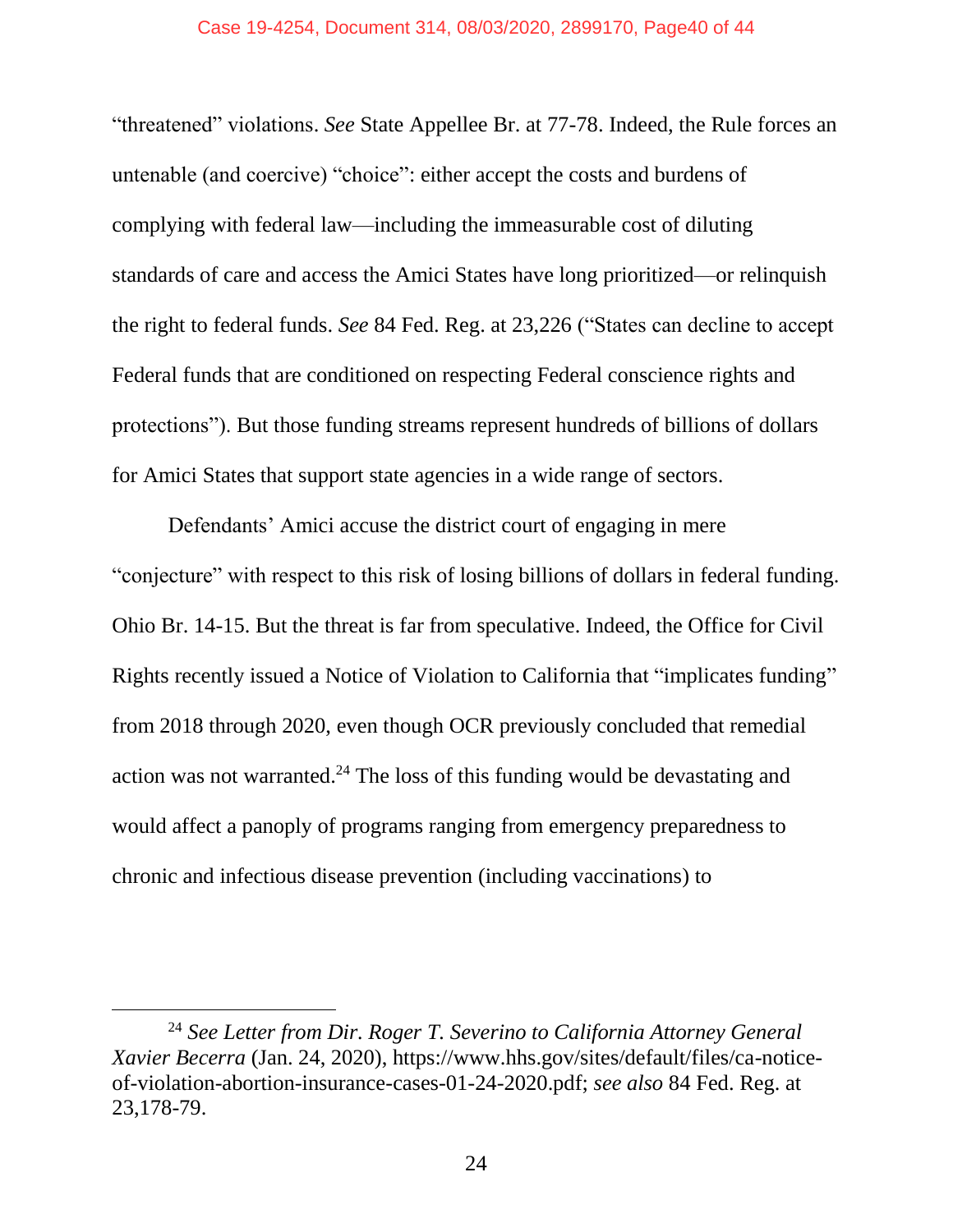environmental health programs, among others. The choice the Rule offers Amici States is, in reality, no choice at all. *See NFIB*, 567 U.S. at 581.

For decades, Amici States have "relied on" and "shaped their conduct around" the federal provisions concerning refusal of care, which "have never been read as the [] Rule reads them." SA 99. By upsetting those reliance interests, Defendants have not only acted unlawfully, they have done so at significant cost to Amici States.

## **CONCLUSION**

The district court's ruling should be affirmed.

Dated: August 3, 2020 Respectfully submitted,

XAVIER BECERRA Attorney General of California RENUKA GEORGE Senior Assistant Attorney General KATHLEEN BOERGERS KARLI EISENBERG Supervising Deputy Attorneys General

/S/ *Stephanie T .Yu* STEPHANIE T. YU NICOLE RIES FOX Deputy Attorneys General *Counsel for Amici Curiae*

*(State Attorneys General listing continued on following pages)*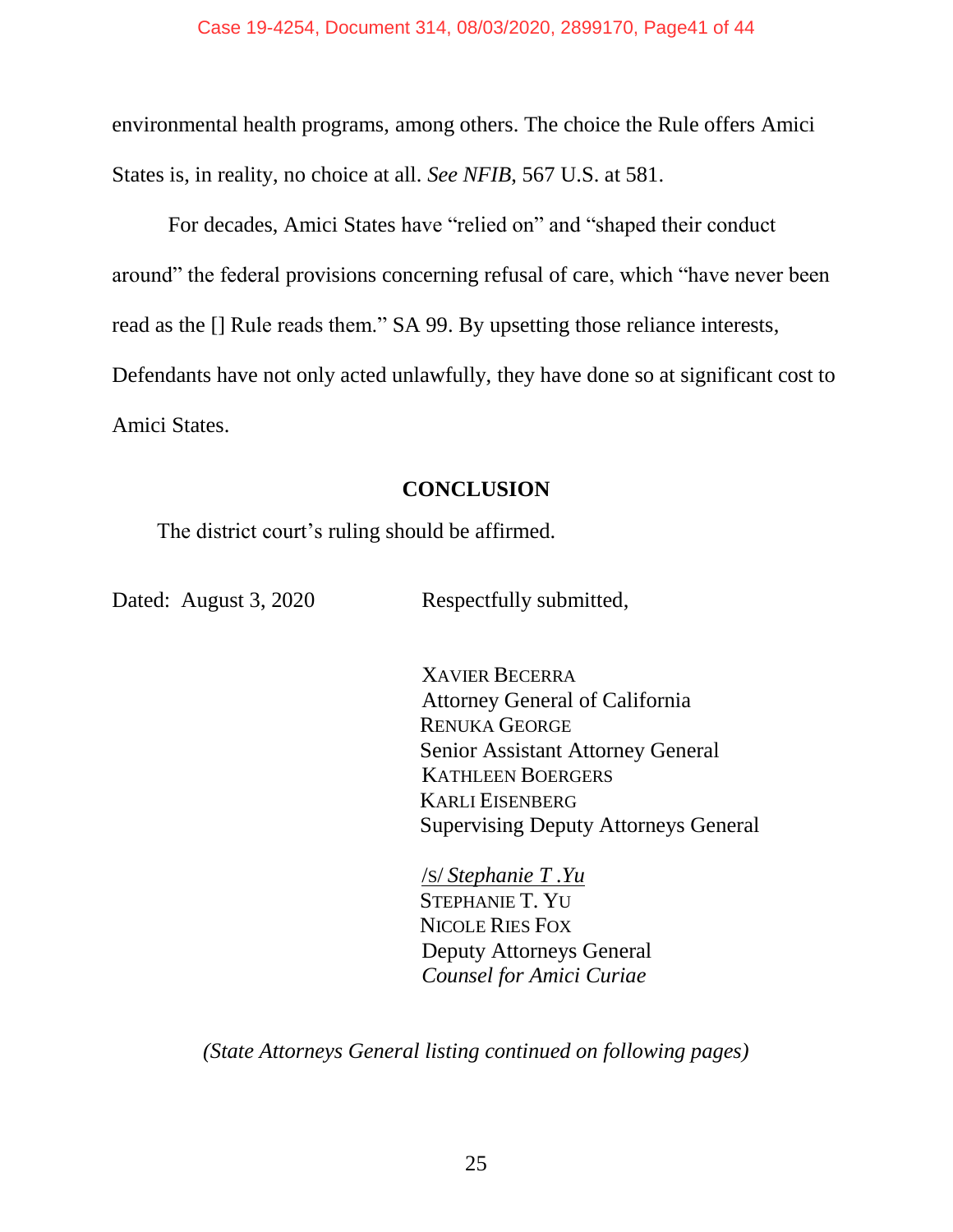Case 19-4254, Document 314, 08/03/2020, 2899170, Page42 of 44

#### FOR THE STATE OF MAINE

AARON M. FREY Attorney General of Maine 6 State House Station Augusta, ME 04333-0006

#### FOR THE STATE OF NORTH CAROLINA

JOSHUA H. STEIN Attorney General of North Carolina 114 W Edenton Street Raleigh, NC 27603

## FOR THE STATE OF WASHINGTON

ROBERT W. FERGUSON Attorney General of Washington P.O. Box 40100 Olympia, WA 98504-0100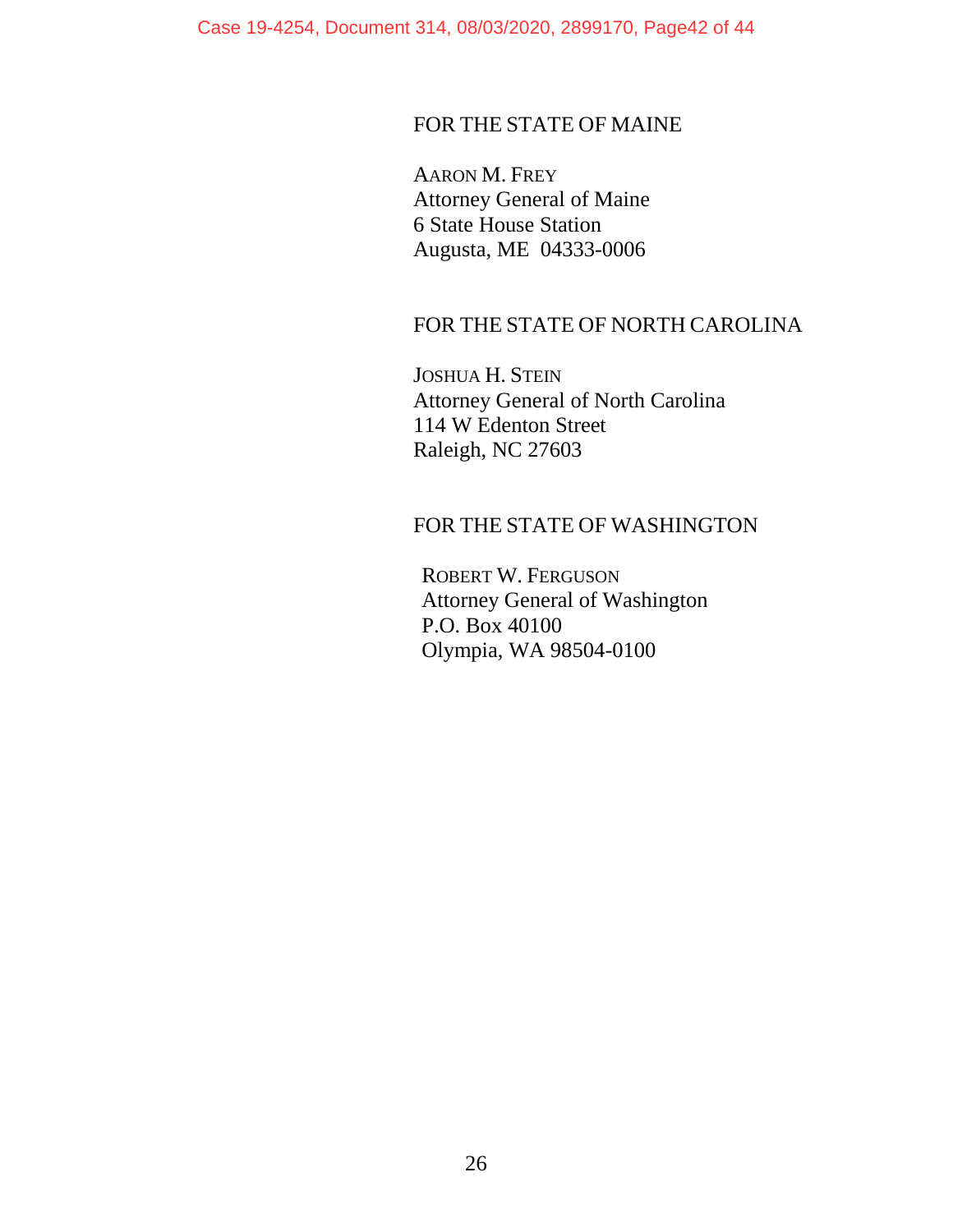# **CERTIFICATE OF COMPLIANCE**

I hereby certify that this brief complies with the requirements of Federal Rule of Appellate Procedure 29(a)(5), because it contains 5,991 words, according to the count of Microsoft Word. I further certify that this brief complies with typeface requirements of Rule 32(a)(5) because it has been prepared in 14-point Times New Roman font.

August 3, 2020 */s/ Stephanie T. Yu*